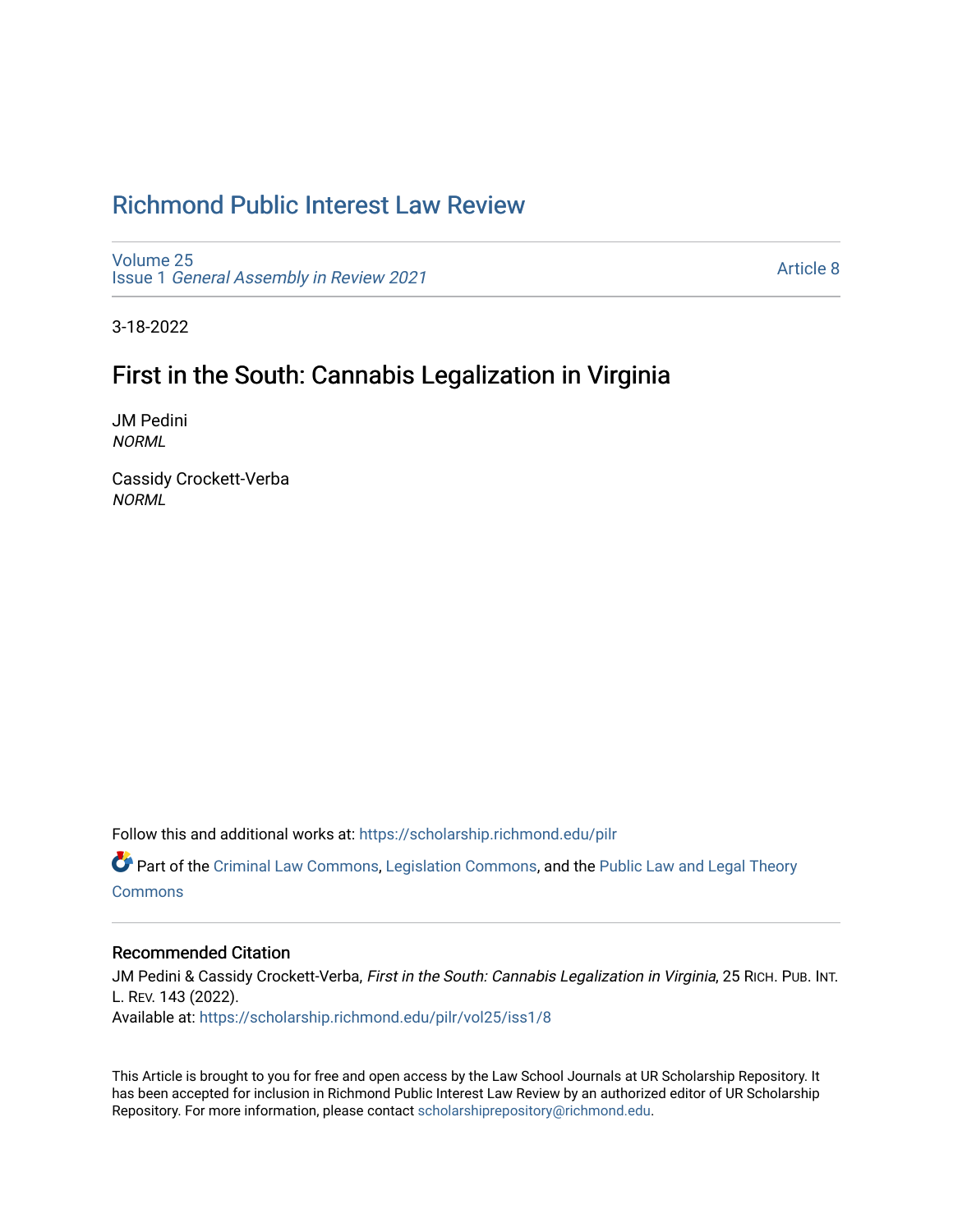# FIRST IN THE SOUTH: CANNABIS LEGALIZATION IN VIRGINIA

*JM Pedini* \* *& Cassidy Crockett-Verba\*\**

JM Pedini is the development director of NORML. JM oversees NORML's global chapter affiliate network and ensures availability of resources and tools necessary to leverage the organization's powerful grassroots support. They also serve as the executive director of the state affiliate, Virginia NORML, where their work has directly resulted in the legalization of medical and adult-use cannabis, decriminalization of personal marijuana possession, and the establishment of the Virginia Legislative Cannabis Caucus and the Virginia Cannabis Control Authority. Appointed to the Governor's Marijuana Legalization Work Group and as co-chair of the Legal and Regulatory Subcommittee, their current focus is on the Commonwealth's continued effort to establish a fair and equitable adult-use cannabis regulatory structure that prioritizes consumer safety. Prior to drug policy reform, they enjoyed a successful entertainment and media career with The Walt Disney Company.

Cassidy Crockett-Verba (L'21) is the development associate at NORML. Cassidy manages the resources and compliance of the global chapters network. She also ensures that NORML affiliate chapters can properly engage with their supporters and are armed with the data needed to end prohibition in their states. Cassidy also acts as the legislative associate for Virginia NORML, where she works to influence cannabis policy in the Commonwealth. Cassidy graduated from the University of Richmond School of Law in 2021 and has been admitted to the Virginia State Bar. She received her bachelor's degree in history from Old Dominion University in 2017. Along with JM Pedini, Cassidy authored a paper in Richmond Law's Public Interest Law Review. She lives in Richmond, Virginia with her husband.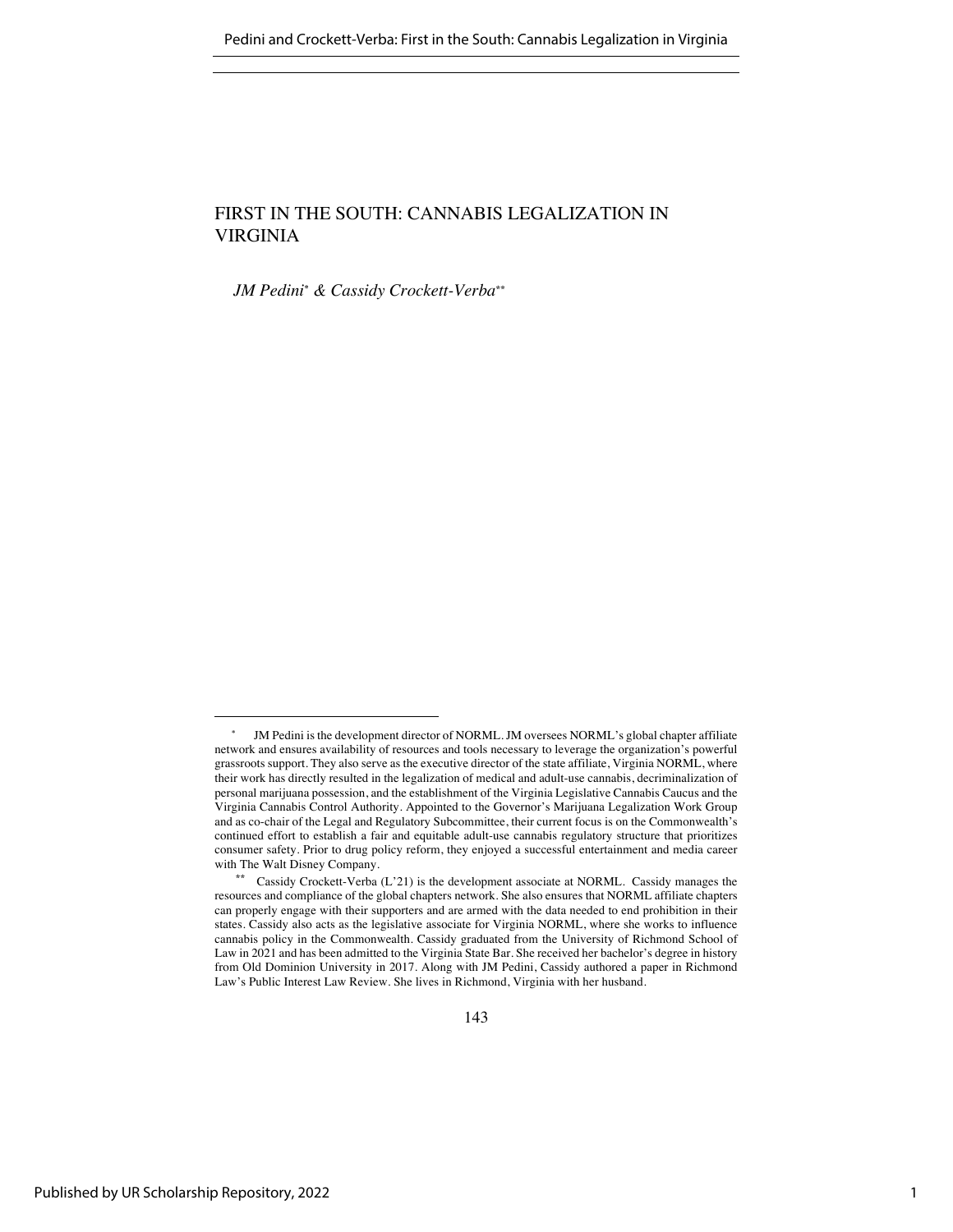# ABSTRACT

*In 2021, Virginia made history when it became the first state in the South to legalize cannabis for responsible use by adults. Though legalization is now the law of the land, which today includes personal possession and cultivation, there remains much work to be done before Virginians are able to legally purchase cannabis outside of the medical program. Concerns over social equity provisions, retail sales dates, and the reenactment clauses added during the 2021 legislative session have drastically slowed the process of expanding the regulated marketplace to adult-use consumers. With many key components requiring reenactment by the 2022 General Assembly Session, the future of cannabis in the Commonwealth remains hazy and rolled up tightly in partisan politics.*

### **INTRODUCTION**

In 2021, Virginia became the first state in the South to legalize marijuana for adult use.<sup>1</sup> While the Commonwealth may be the first southern state to do so, it is far from the first in the nation, with nearly half of U. S. states and territories allowing for the personal possession and consumption of cannabis by adults.<sup>2</sup> This means that Virginia has a policy that will support a legally controlled market, where consumers can purchase cannabis for personal use from a safe, regulated source.<sup>3</sup> With many other state regulatory models from which to glean best practices, Virginia was well-positioned to establish policies that could begin undoing the decades of harm prohibition brought to the Commonwealth. Marijuana criminalization is rooted in racist rhetoric and continues to have a disproportionate effect on communities of color.4 However, despite knowing the medical benefits, the racist history, and the relative safety of cannabis, the road to legalization in Virginia was neither easy nor straightforward and continues to be difficult to navigate.

From 2015 until 2020, medical cannabis was not technically legal, but possession, use, and even sales were permissible under an affirmative defense.<sup>5</sup> Originally, the affirmative defense was limited only to patients with intractable epilepsy, though the defense quickly expanded in 2018 to allow for any

<sup>1</sup> See e.g., Sarah Rankin, *Virginia Because First Southern State to Legalize Marijuana*, AP NEWS (Apr. 7, 2021), https://apnews.com/article/virginia-1st-southern-state-legalize-marijuana-2346aa3ee52c e43f79b712c14346764d.

<sup>2</sup> *See* Michael Hartman, *Cannabis Overview*, NCSL (July 6, 2021), https://www.ncsl.org/research/civil-and-criminal-justice/marijuana-overview.aspx.

<sup>3</sup> *See Legalization*, NORML, https://norml.org/laws/legalization (last visited Jan. 16, 2022).

<sup>4</sup> *See generally* John Hudak, *Marijuana's Racist History Shows the Need for Comprehensive Drug Reform*, BROOKINGS (June 23, 2020), https://www.brookings.edu/blog/how-we-rise/2020/06/23/marijuanas-racist-history-shows-the-need-for-comprehensive-drug-reform/.

<sup>5</sup> S. 1235 Gen. Assemb., Reg. Sess. (Va. 2015) (amending VA. CODE ANN. § 18.2-250.1 and adding VA. CODE ANN § 54.1-3408.3).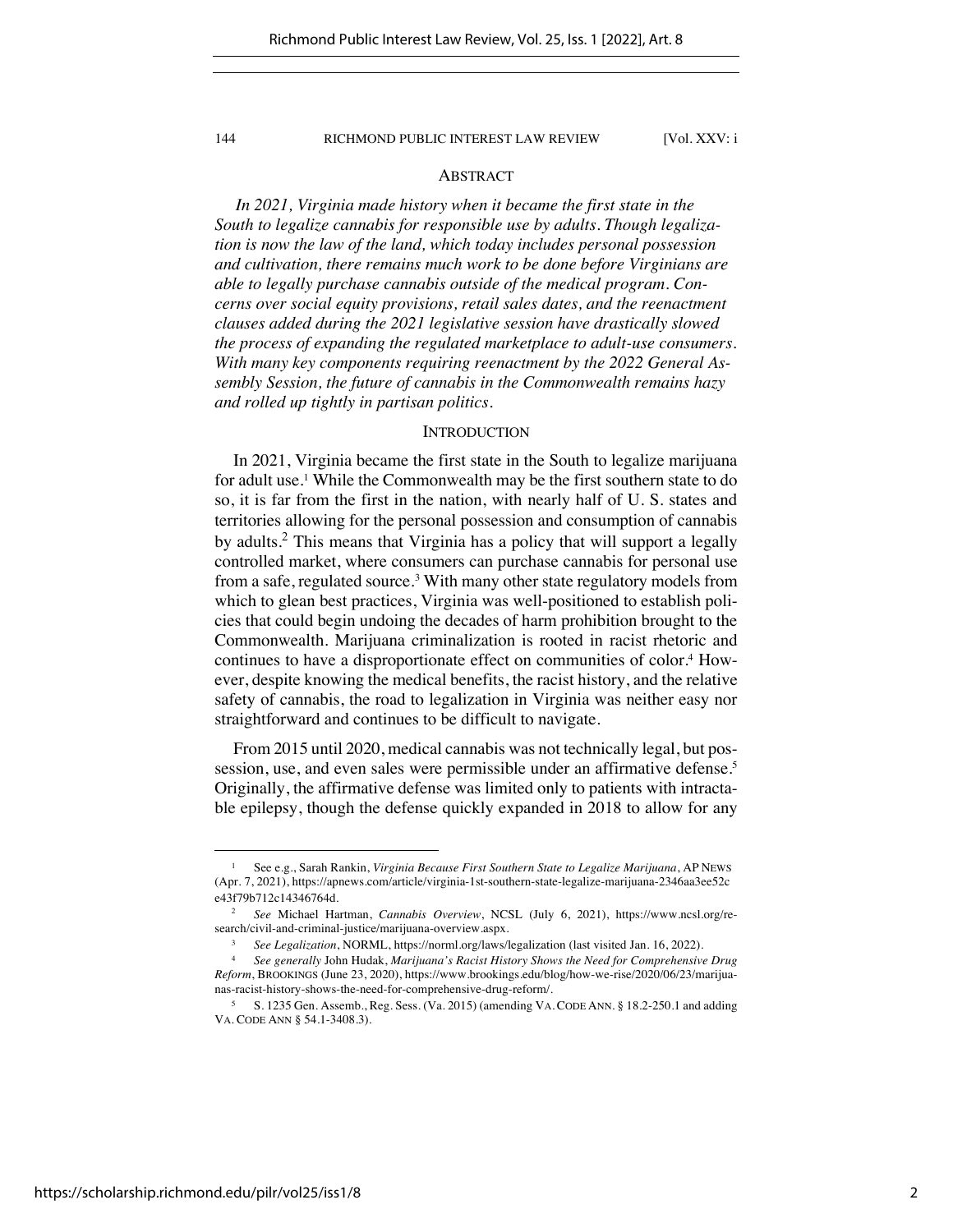condition that a registered practitioner believed could be treated by medical cannabis.6 The narrowly drafted laws permitted only cannabis oil products during this time.<sup>7</sup>

In 2020, the Code was amended to legalize medical cannabis products, including botanical cannabis.<sup>8</sup> Beginning in 2020, Virginia adults possessing up to one ounce of cannabis for personal use would no longer face a criminal charge.<sup>9</sup> Instead, possession would be subject to no more than a \$25 civil penalty.10 Medical cannabis patients were permitted to purchase a 90-day supply of cannabis from one of the four licensed dispensaries in the Commonwealth and were not subject to the \$25 civil penalty.<sup>11</sup> Additionally, patients registered to participate in the medical cannabis program were extended limited employment protections to guard against marijuana-related termination or other adverse employment action.<sup>12</sup> However, without a medical card, there remained no opportunity for legal purchase or possession without a fine. $13$ 

As of the date of this writing, retail sales are not slated to begin in Virginia until January 1, 2024.<sup>14</sup> However, such sales may not begin without reenactment of legislation by the 2022 Virginia General Assembly.15 This is one of the many provisions in the legislation subject to a reenactment clause, meaning that it will be up for both debate and vote again in the 2022 General Assembly.<sup>16</sup> The Cannabis Oversight Commission was created by study to meet between the 2021 and 2022 sessions to discuss the possibility of expediting the timeline for licensing and legal retail sales of cannabis to the public and how this could be implemented.<sup>17</sup> This initially proposed lengthy delay is one of the primary reasons that some advocates feel that the legalization measure

<sup>6</sup> S. 726 Gen. Assemb., Reg. Sess. (Va. 2018) (amending VA. CODE ANN. § 18.2-250.1, VA. CODE ANN. § 54.1-3408.3, and VA. CODE ANN. § 54.1-3442.7).

<sup>7</sup> S. 1557, Gen. Assemb., Reg. Sess. (Va. 2019) (amending VA. CODE ANN. § 54.1-3408.3 and VA. CODE ANN. § 54.1-3442.6).

<sup>8</sup> *See* VA. CODE ANN. § 18.2-250.1 (2020) *repealed by* S. 1406, 2021 Gen. Assemb., Spec. Sess. (Va. 2021).

<sup>9</sup> S. 2, 2020 Gen. Assemb., Reg. Sess (Va. 2020) *repealed by* S. 1406, 2021 Gen. Assemb., Reg. Sess. (Va. 2021).

<sup>10</sup> *Id.*

<sup>11</sup> VA. CODE ANN. § 54.1-3408.3 (2021); 18 VA. ADMIN. CODE § 110-60-310 (2021).

<sup>&</sup>lt;sup>12</sup> VA. CODE ANN. § 40.1-27.4 (2021).

<sup>&</sup>lt;sup>13</sup> S. 1235 Gen. Assemb., Reg. Sess. (Va. 2015).

S. 1406, 2021 Gen. Assemb., Reg. Sess. (Va. 2021).

 $\frac{15}{16}$  *Id.* 

<sup>16</sup> *Id.*

<sup>17</sup> Joe Dashiell, *Cannabis Commission Makes Recommendations to General Assembly*, NBC 12 (Jan. 10, 2022), https://www.nbc12.com/2022/01/11/cannabis-commission-makes-recommendations-generalassembly/.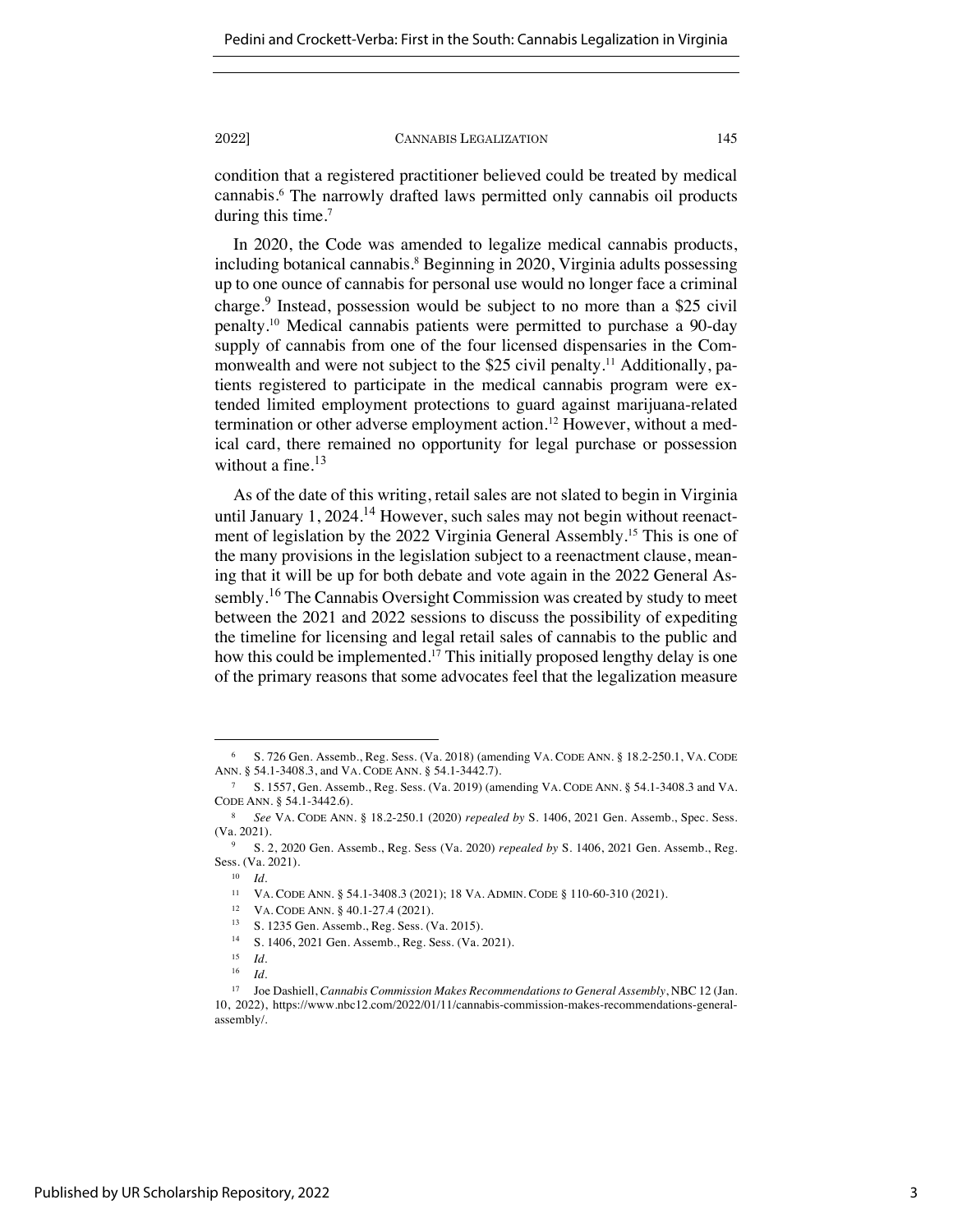is insufficient.18 While this legislation may not be perfect, Virginia did see a 90% decrease in marijuana arrest rates after the legislation took effect on July 1, 2021, through September 2021.19

Cannabis has been a part of Virginia history since the very beginning. It was grown by both George Washington and Thomas Jefferson in the form of industrial hemp.<sup>20</sup> Section I will address the previous landscape of marijuana laws in the Commonwealth. This will include an overview of both the medical cannabis program and decriminalization. Section II will cover the legalization legislation, including the portions that are yet to be enacted and those that must be debated and reenacted in the 2022 General Assembly. This section will also delve into the efforts by advocates as well as the many disagreements on policy decisions made in the legislation. Finally, Section III will analyze the effects of legalization in Virginia, including the large number of federal employees and arrest data.

# I. PREVIOUS LANDSCAPE

Marijuana officially became federally illegal in the United States when the Controlled Substances Act was passed in 1970.<sup>21</sup> Before that, the Marihuana Tax Act of 1937 began adding a tax on cannabis, which many doctors used at the time.<sup>22</sup> The tax made producing, selling, and prescribing cannabis prohibitively expensive.<sup>23</sup> Additionally, physicians knew "marihuana" as cannabis and did not realize that they were losing the ability to prescribe cannabis to their patients.<sup>24</sup> "Marihuana" was a term that was used to create a negative connotation with cannabis and link the substance to Mexicans, Black people, and jazz music.<sup>25</sup> Since outlawing cannabis, groups like the National Organization for the Reform of Marijuana Laws ("NORML"), Marijuana Policy

<sup>18</sup> *See* Megan Schiffres, *Did Virginia Legalize Marijuana? What Does the Bill Actually Do?,* VA. DOGWOOD (Mar 3, 2021), https://vadogwood.com/2021/03/02/did-virginia-legalize-marijuana/ (written before the date of legalization was moved to July 1, 2021, but still discussing other issues with the bill such as corporate interests).

<sup>19</sup> *See* Lindsey Kennett, *Marijuana-Related Possession Arrests Drop 90% Across Virginia*, NBC 10 (Sept. 15, 2021), https://www.wsls.com/news/local/2021/09/14/marijuana-related-possession-arrestsdrop-90-across-virginia.

<sup>20</sup> Max Juhasz, *The Founding Fathers & Hemp,* PLAIN JANE, https://blog.plainjane.com/the-founding-fathers-and-hemp, (last visited Jan. 12, 2022).

<sup>21</sup> Controlled Substances Act of 1970, 21 U.S.C. § 812(a)(10) (2018).

<sup>22</sup> Adam Drury, *The Marihuana Tax Act of 1937*, HIGH TIMES, https://hightimes.com/culture/themarihuana-tax-act-of-1937, (last visited Jan 12, 2022).

<sup>23</sup> *Id.*

 $\frac{24}{25}$  *Id.* 

*Id.*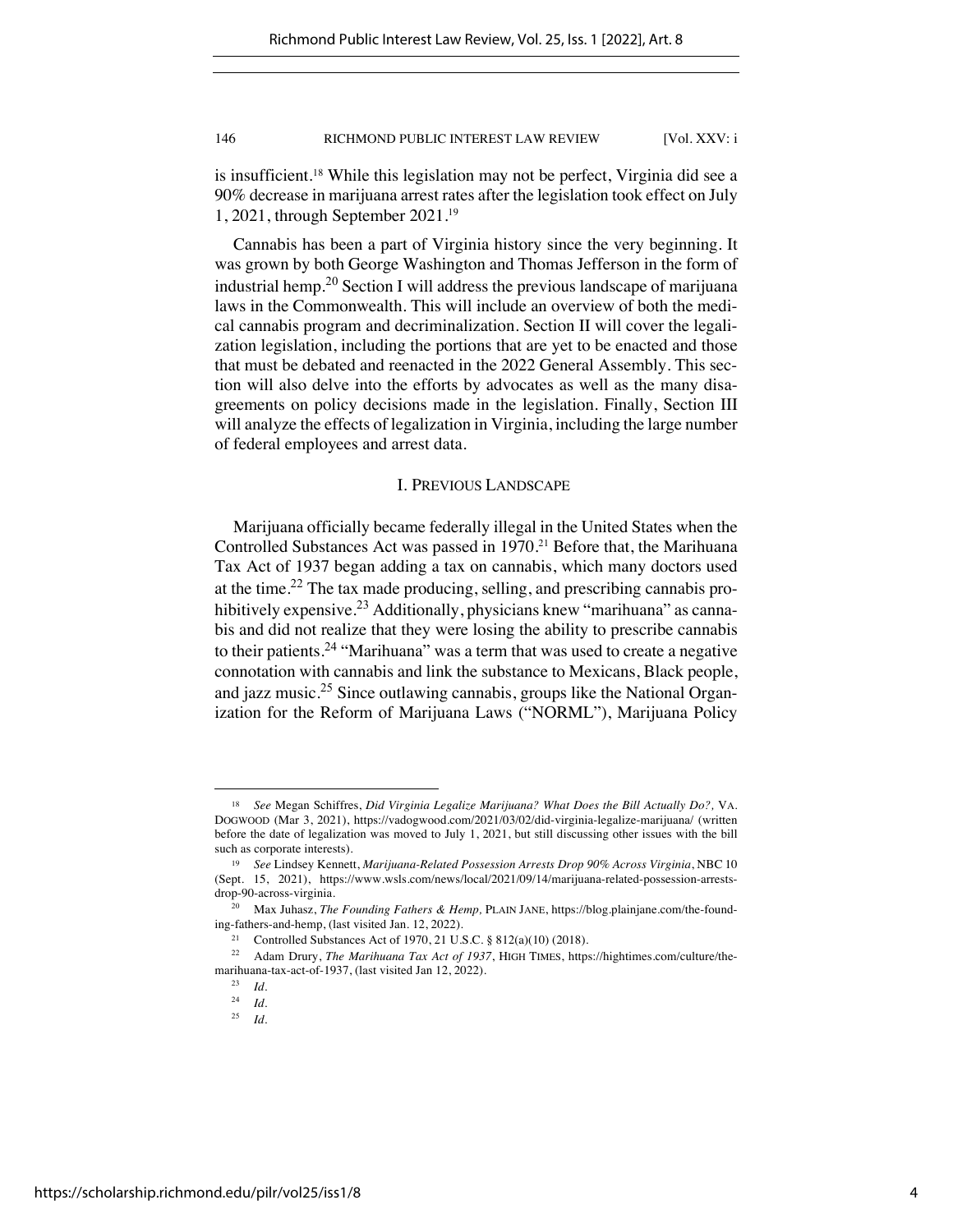Project, and others have worked to repeal these unjust laws.<sup>26</sup> Over the years, a patchwork of laws regulating the sale of medical and adult-use (also colloquially known as recreational-use) cannabis has emerged in response to public outcry over prohibition.<sup>27</sup> In Virginia, the landscape has been shifting over the last half-decade to benefit residents of the Commonwealth who are seeking to benefit from safe, legal access to cannabis.

# *A. Medical Cannabis*

Beginning in 2015, a new landscape for cannabis in the Commonwealth emerged with the passage of limited medical-use laws. <sup>28</sup> Virginia did not immediately legalize or allow production of medical cannabis for patients. An affirmative defense for the use and possession of tetrahydrocannabinolic acid ("THC-A") and cannabidiol ("CBD"), two cannabinoids found in cannabis, was provided for patients with intractable epilepsy only.<sup>29</sup> This affirmative defense did not legalize medical cannabis and did not allow for the purchase of medical cannabis in Virginia.In 2017, Governor Ralph Northam approved legislation allowing dispensaries (known as "pharmaceutical processors") to produce THC-A and CBD oils for the first time, subject to regulations set forth by the Board of Pharmacy. <sup>30</sup> The oils would be available for purchase by patients pursuant to a recommendation from a physician.<sup>31</sup> Legislation in the 2020 General Assembly legalized possession of medical cannabis pursuant to a recommendation from a registered practitioner and removed the affirmative defense.32 The first medical cannabis dispensary opened on October 17, 2020, marking the first time registered patients could legally purchase medical cannabis.<sup>33</sup> Between 2015 and 2020, there was no legal way to

<sup>31</sup> Vozzella, *supra* note 29.

<sup>26</sup> *About NORML*, NORML, https://norml.org/about-norml (last visited Jan. 5, 2022); *Mission and Values*, MARIJUANA POL'Y PROJECT https://www.mpp.org/about/mission-and-values/ (last visited Jan. 5, 2022).

<sup>27</sup> *State Medical Cannabis Laws*, NCSL, https://www.ncsl.org/research/health/state-medical-marijuana-laws.aspx (last updated Jan. 4, 2022); Jeremiah Wilhelm, *Understanding Medical vs. Adult-Use Cannabis Dispensaries*, LEAFLY (Jan. 30, 2017), https://www.leafly.com/news/cannabis-101/what-is-amarijuana-dispensary (noting that the term "recreational-use" has fallen out of favor, especially with activists, as many patrons do not do consume solely for recreational purposes and cannabis has many uses that fall outside of the "recreational/medical binary").

<sup>28</sup> S. 1235 Gen. Assemb., Reg. Sess. (Va. 2015).

<sup>29</sup> *See* Bailey Rahn, *The Complete Guide to CBD (Cannabidiol)*, LEAFLY (Nov. 25, 2019), https://www.leafly.com/news/cannabis-101/what-is-cbd; Bailey Rahn, *What is THCA and What are the Benefits of This Cannabinoid?*, LEAFLY (Mar. 17, 2015), https://www.leafly.com/news/cannabis-101/what-is-thca-and-what-are-the-benefits-of-this-cannabinoid; Laura Vozzella, *Va. House Allows Marijuana Oils for Epilepsy*, WASH. POST. (Feb. 10, 2015), https://www.washingtonpost.com/local/virginiapolitics/va-house-allows-marijuana-oils-for-epilepsy/2015/02/10/008a395c-b071-11e4-886bc22184f27c35\_story.html.

 $30\quad$  S. 1027, Gen. Assemb., Reg. Sess. (Va. 2017).

<sup>32</sup> VA. CODE ANN. § 18.2-250.1 (2020).

<sup>33</sup> NBC12 Newsroom, *First Medical Cannabis Dispensary to Open in Virginia*, NBC12 (last updated Oct. 15, 2020), https://www.nbc12.com/2020/10/15/first-medical-cannabis-dispensary-open-virginia/.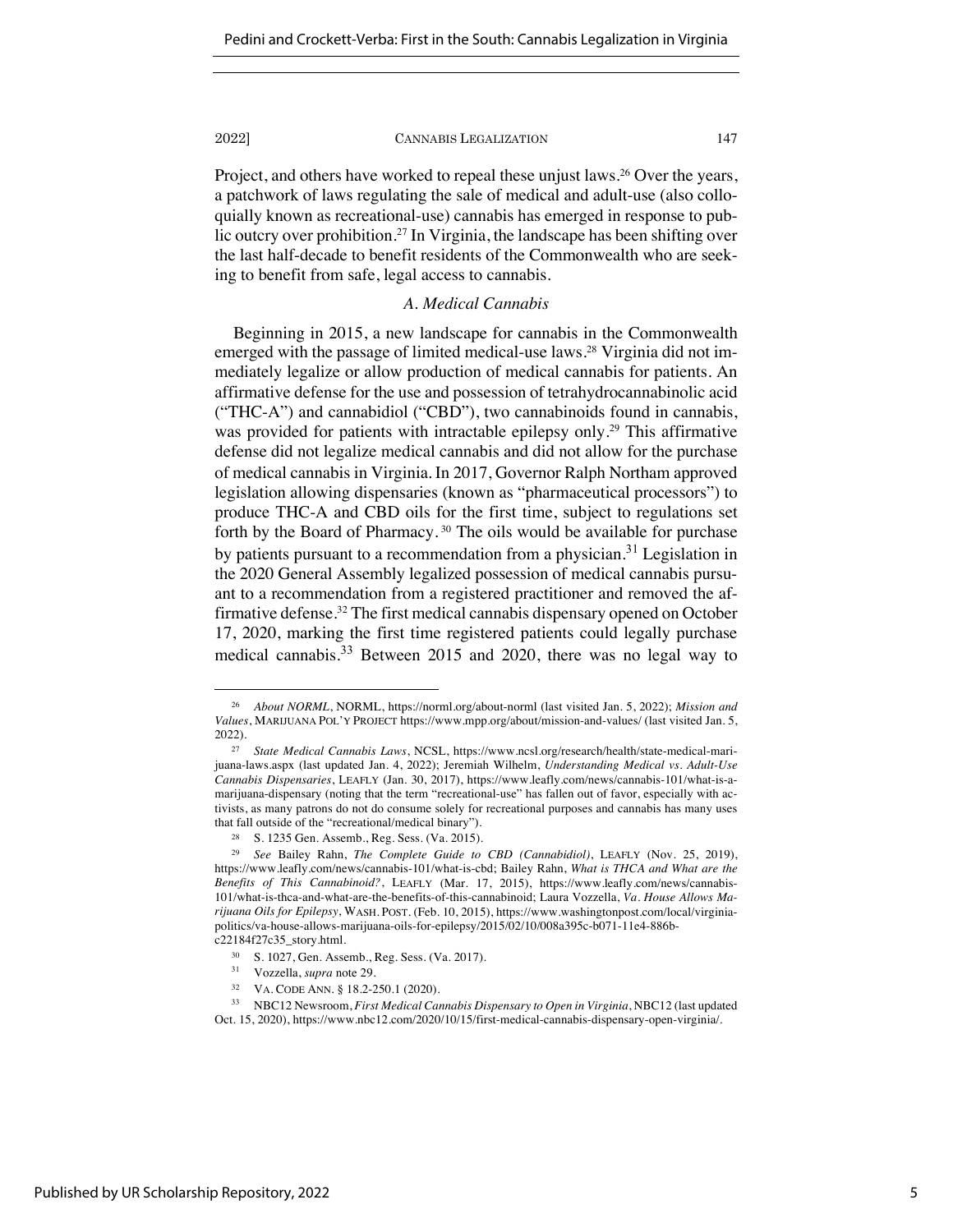purchase medical cannabis in Virginia, as bringing cannabis across state lines is still illegal. $34$ 

In 2021 another protection was added for registered medical cannabis patients. Prior to July 1, 2021, any employer could terminate or take adverse employment action against an employee who tested positive for THC on a drug screening.35 Beginning July 1, 2021, registered medical cannabis patients gained limited employment protections.<sup>36</sup> Patients are now protected from adverse disciplinary actions resulting from their participation in the program.37 However, this new law does not extend such protections to those who are not registered with Virginia's medical program, nor to those who are registered but impaired or in possession at work.<sup>38</sup> It also does not protect those employed by the federal government, or those whose employment would affect federal contracts, as the federal illegality of cannabis would supersede state protections.<sup>39</sup> The law also does not restrict pre-employment drug screening, meaning it only protects a registered patient who is already employed.40

As of 2021, there is one pharmaceutical processor allowed per Health Service Area, of which there are five in Virginia, and each processor may have up to five additional cannabis dispensing facilities in their Health Service Area.<sup>41</sup> As of the time of writing this article (December 2021), four pharmaceutical processors are operational: Dharma Pharmaceuticals in Abingdon, Green Leaf Medical of Virginia in Richmond, Columbia Care in Portsmouth, and Dalitso in Manassas.<sup>42</sup> The processor for the fifth health service area has been caught up in a court case since September of 2020 and has seen no progress.<sup>43</sup> Cannabis dispensing facilities have opened in Salem, Glen Allen,

<sup>34</sup> *Virginia Medical Cannabis FAQs*, VA. NORML https://www.vanorml.org/faqs (last visited Jan. 23, 2021).

<sup>35</sup> VA. CODE ANN. § 40.1-27.4 (2021).

 $rac{36}{37}$  *Id.* 

<sup>37</sup> *Id.*

 $rac{38}{39}$  *Id.* 

 $\frac{39}{40}$  *Id.* 

*Id.* 

<sup>&</sup>lt;sup>41</sup> VA. CODE ANN.  $\S$  54.1-3442.6 (2021).<br><sup>42</sup> Pharmaceutical Processors – Medical

<sup>42</sup> *Pharmaceutical Processors – Medical Cannabis*, VA. DEP'T OF HEALTH PROFESSIONS (last visited Feb. 10, 2022), https://www.dhp.virginia.gov/pharmacy/PharmaceuticalProcessing/.

<sup>43</sup> Julia Travers, *MedMen's PharmaCann Virginia Lawsuit Stalls Medical Cannabis in Staunton*, OUTLAW REP. (Mar. 29, 2021), https://outlawreport.com/medmen-pharmacann-theratrue-virginia-2/.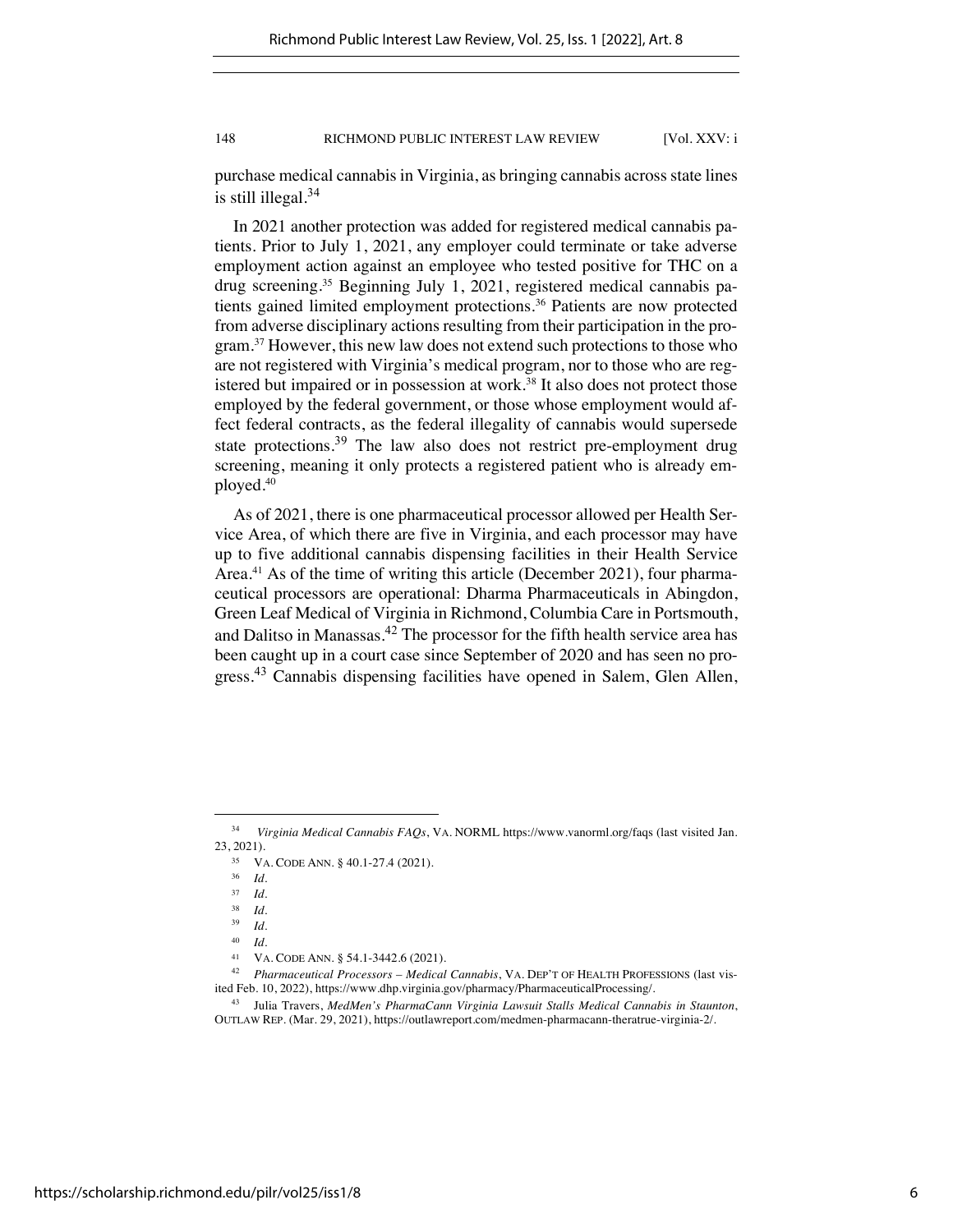Sterling, and Virginia Beach.<sup>44</sup> The medical cannabis program served approximately 37,000 registered patients as of November 2021.<sup>45</sup>

# *B. Decriminalization*

For those without access to the medical cannabis program, the legal landscape changed dramatically with the passage of decriminalization legislation in the 2020 General Assembly session.<sup>46</sup> Decriminalization generally refers to the removal of criminal penalties or jail time for possession of small amounts of marijuana.<sup>47</sup> Typically, a civil penalty is enacted for those in possession of a defined amount of marijuana, which was \$25 for up to one ounce in Virginia. <sup>48</sup> Decriminalization is frequently a step in the process towards adult-use legalization efforts. Twenty-seven states and several localities have passed decriminalization measures, and fourteen of those states have subsequently legalized adult-use marijuana.49

It is well established that marijuana prohibition is and has always been a racially-motivated policy, serving as a tool to divide communities and target Black and Brown individuals.<sup>50</sup> Between 2010 and 2019, the arrest rate of Black Virginians for marijuana possession was 3.5 times higher than that of white Virginians, despite similar rates of use.<sup>51</sup> The Joint Legislative Audit and Review Commission ("JLARC") stated in their study on legalization that while the majority of charges resulted in a conviction, the consequences "were typically not severe."<sup>52</sup> However, this report goes on to list the escalating consequences of a marijuana arrest, such as probation and jail time.<sup>53</sup> Still, it fails to account for the significant effects that such a conviction accumulates over a person's lifetime.<sup>54</sup> Even a misdemeanor conviction can affect a person's employment, housing, citizenship, and personal life.<sup>55</sup> Generally,

<sup>44</sup> *Virginia Medical Cannabis Dispensaries*, VA. NORML, https://www.vanorml.org/dispensaries (last visited Jan. 22, 2022).

<sup>45</sup> Jack Jacobs, *Medical Marijuana Operators Reflect on Industry's First 12 Months in Virginia*, RICHMOND BIZSENSE (Nov. 10, 2021), https://richmondbizsense.com/2021/11/10/medical-marijuana-operators-reflect-on-industrys-first-12-months-in-virginia/.

<sup>46</sup> S. 2, 2020 Gen. Assemb., Reg. Sess (Va. 2020).

<sup>47</sup> *See* Hartman, *supra* note 2.

<sup>48</sup> VA. CODE ANN. § 4.1-1108 (2021).

<sup>49</sup> *Decriminalization*, NORML, https://norml.org/laws/decriminalization (last visited Jan. 5, 2022).

<sup>50</sup> *See generally* Alyssa Pagano, *How Racism Contributed to Marijuana Prohibition in the US*, BUS. INSIDER (Mar. 31, 2021), https://www.businessinsider.com/racist-origins-marijuana-prohibition-legalization-2018-2.

<sup>51</sup> J. LEGIS. AUDIT & REVIEW COMM'N, KEY CONSIDERATIONS FOR MARIJUANA LEGALIZATION, H.J. 130 2020 Gen. Assemb., Reg. Sess., at 10 (Va. 2020).

 $\frac{52}{53}$  *Id.* 

<sup>53</sup> *Id.*

<sup>54</sup> *Id.*

<sup>55</sup> *See* MARK FLATTEN, GOLDWATER INST., CITY COURT: MISDEMEANOR CONVICTIONS LEAD TO LIFELONG 'BEYOND HORRIFIC' CONSEQUENCES 1–12 (2021).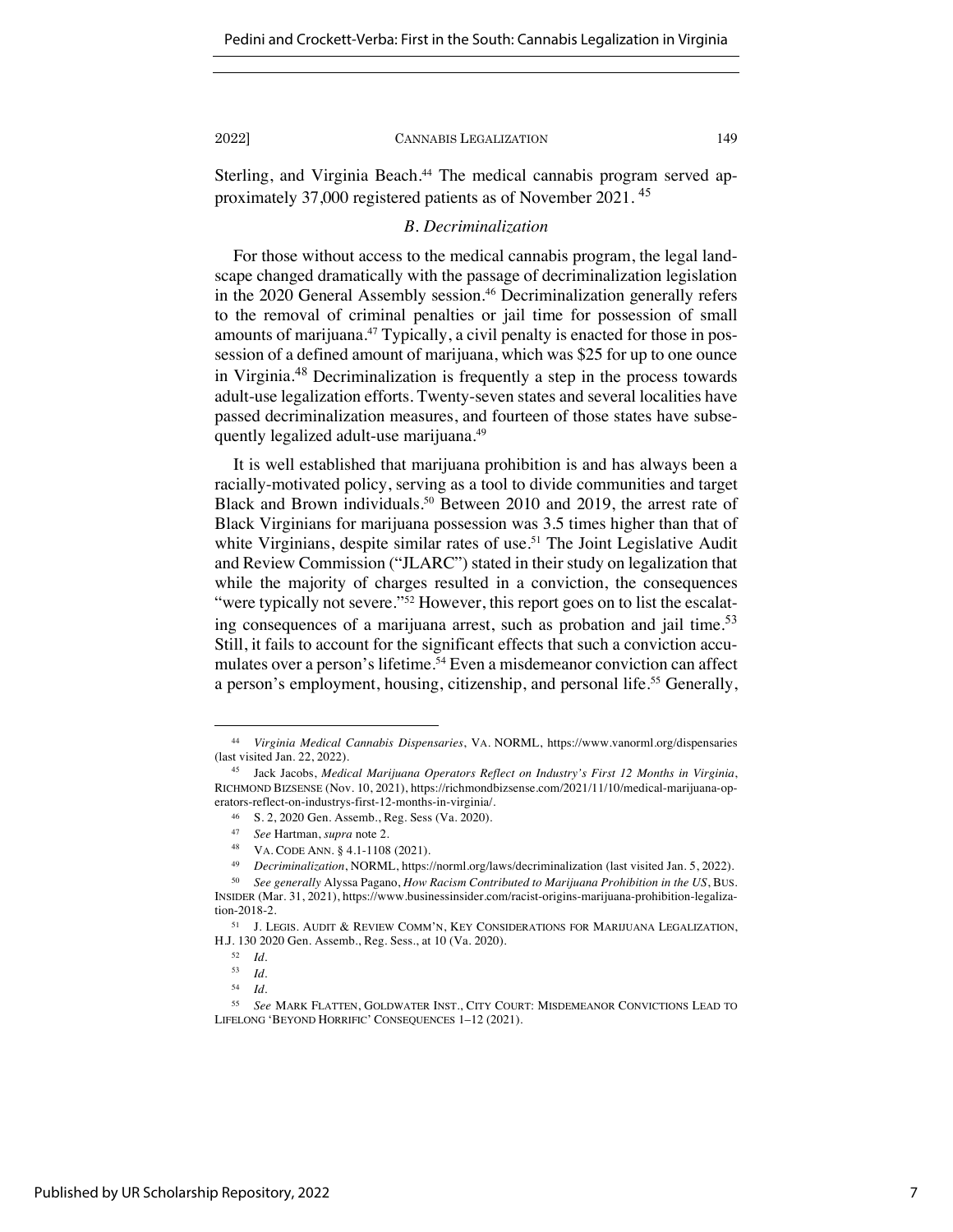misdemeanors must be reported when job, housing, and citizenship applications ask about criminal convictions, and may result in deportation, loss of employment or housing, and other serious enduring consequences.<sup>56</sup> Prior to the passage of Senate Bill ("SB") 2 in 2020, Virginia only allowed for the expungement of a criminal record in the case of a *nolle prosequi* or a "not guilty" verdict.57 In its 2020 study, JLARC recommended that if Virginia chose to adopt expungement, it should be done so automatically in order to reduce the burden on those with unjust criminal records.<sup>58</sup> Included in the decriminalization legislation was a provision requiring Virginia State Police to seal records related to misdemeanor possession of marijuana automatically.<sup>59</sup> As of 2021, 333,886 such records were sealed.<sup>60</sup>

# II. LEGALIZATION IN VIRGINIA

# *A. The Legislation*

SB 1406 was introduced by Senator Adam Ebbin from Alexandria in 2021 and contained many provisions for the legalization of marijuana in Virginia.<sup>61</sup> The comprehensive legislation set forth the public possession limit, personal cultivation allowances, preliminary social equity provisions, expungements, and established a new agency to oversee cannabis business licensing, regulation, and enforcement.<sup>62</sup> These provisions took effect July 1, 2021, without the establishment of a regulated retail market.<sup>63</sup> The decision was made to legalize personal possession before legal sales began in order to reduce the disproportionate enforcement of marijuana laws.<sup>64</sup> Activists pushed the Northam administration to move the timeline from January 1, 2024, to July 1, 2021, in order to prevent arrests for a substance that legislators had already agreed to legalize.<sup>65</sup>

Although well-intentioned, the law fails to define a limit for private possession, which has led to a lot of confusion among Virginians.

<sup>61</sup> S. 1406, 2021 Gen. Assemb., Reg. Sess. (Va. 2021).

 $\frac{56}{57}$  *Id.* at 4–5.

<sup>57</sup> *See* VA. CODE ANN. § 19.2-392.2 (2020).

<sup>58</sup> J. LEGIS. AUDIT & REVIEW COMM'N, *supra* note 51 at 33–34.

<sup>59</sup> *See id.* at 34–35.

<sup>60</sup> Ned Oliver, *Virginia Seals 64,000 Marijuana Distribution Charges,* VA. MERCURY (Oct. 15, 2021), https://www.virginiamercury.com/blog-va/virginia-seals-64000-marijuana-distribution-charges/.

<sup>62</sup> *Id.*

<sup>63</sup> *Id.*; Denise Lavoie, *Virginia Marijuana Legalization Timetable has Many Confused*, NBC WASH. (Jun. 18, 2021), https://www.nbcwashington.com/news/local/northern-virginia/virginia-marijuana-legalization-timetable-has-many-confused/2705228.

<sup>64</sup> Lavoie, *supra* note 63.

<sup>65</sup> Jenn Michelle Pedini, *Governor Northam Approves Expedited July 1 Enactment Date for Adult-Use Marijuana Legalization,* VA. NORML (Mar. 31, 2021), https://www.vanorml.org/2021-03-31-governor-northam-approves-july-1-enactment-date-for-adult-use-marijuana-legalization.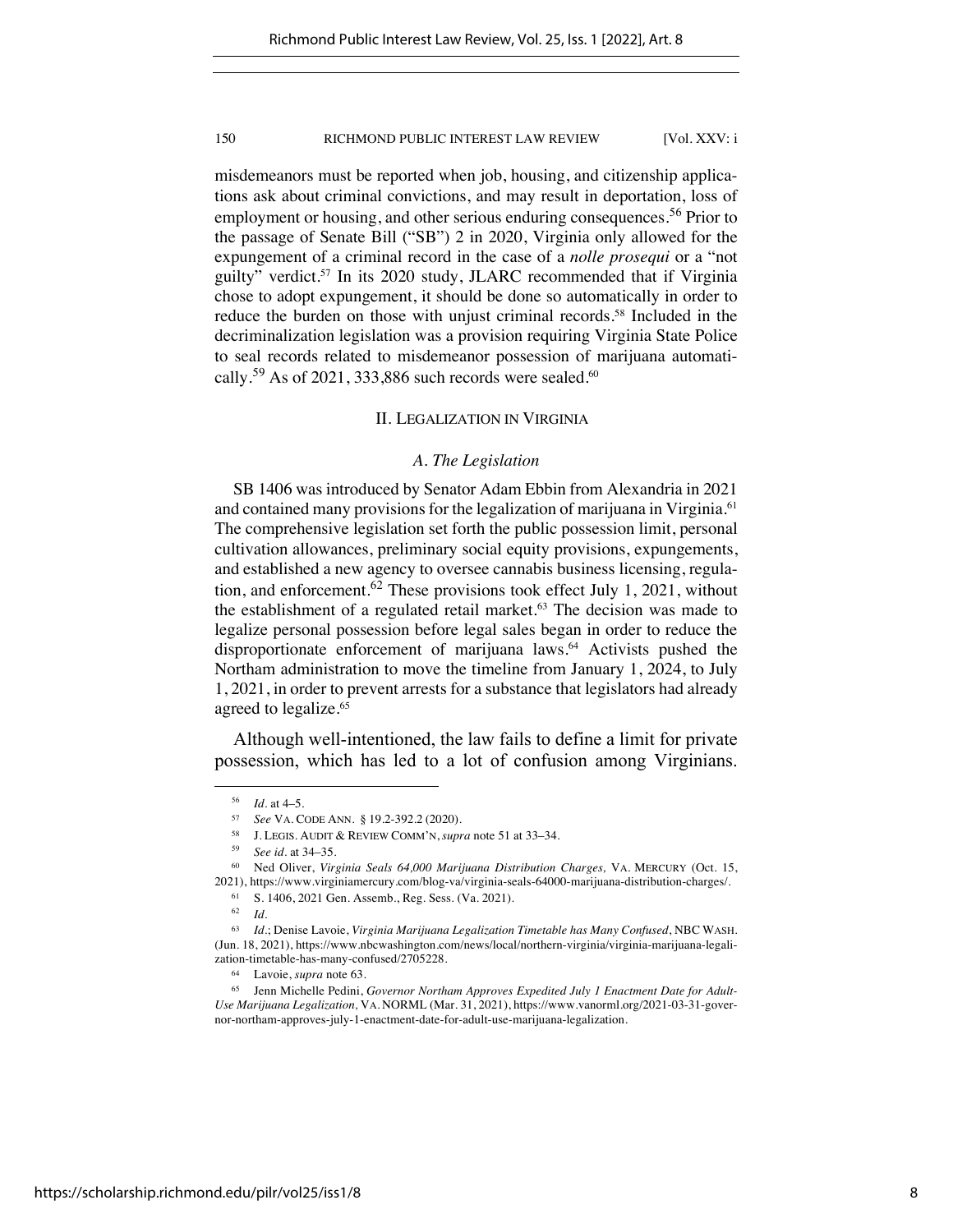Adults aged 21 and older may now possess up to one ounce of cannabis in public, but the law is silent on any limits in private. <sup>66</sup> The new law also permits the personal cultivation of up to four plants per household so long as they are properly tagged and cannot be seen from a public way.<sup>67</sup> Since a healthy, mature cannabis plant could yield as much as a half-pound of flower, many have been confused by the one-ounce possession limit.<sup>68</sup> However, the possession limit only applies to what one may possess "on his person or in any public place," and the law remains silent on private possession limits, creating this confusion. 69

Additional expungement provisions are set to take effect in  $2025$ .<sup>70</sup> In its current form, records pertaining to possession or misdemeanor distribution will be expunged automatically.<sup>71</sup> Expungement of felony distribution convictions as well as convictions for sale of paraphernalia will be available by petition.72 However, the repeal of Virginia Code section § 18.248.1 is one of the many sections of the bill that would only become effective pursuant to reenactment. If the reenactment fails in 2022, these records will not be available for expungement.73 This Code section pertains to distribution, which means that those who have been charged with possession with intent to distribute as a felony may not have their records expunged if this legislation fails in 2022.74 While one of these provisions followed the JLARC recommendation for automatic expungement, the petition-based expungement for felony distribution and sale of paraphernalia did not. Those who are forced to opt for petition-based expungement must pay the cost up-front, but the costs are refunded if an expungement is ordered.75

Social equity provisions were also included in the legislation, albeit only taking effect on reenactment.76 These regulations were proposed to afford those who have been harmed by the disproportionate effects of prohibition equal footing in the legal industry.<sup>77</sup> As currently written, the Cannabis

<sup>66</sup> VA. CODE ANN. § 4.1-1100(A) (2021).

<sup>67</sup> VA. CODE ANN. § 4.1-1101 (2021).

<sup>68</sup> *See* Pat Goggins, *How Much Weed Can You Get From Growing One Plant?* LEAFLY, https://www.leafly.com/learn/growing/how-much-weed-can-you-grow-one-plant (last visited Dec. 13, 2021).

<sup>69</sup> S. 1406, 2021 Gen. Assemb., Reg. Sess. (Va. 2021).

<sup>70</sup> *Id.* (citing VA. CODE ANN. § 19.1-392.2:1, which will be enacted July 1, 2025).

<sup>71</sup> *Id.*

<sup>72</sup> *Id.*

<sup>73</sup> *Id.*

<sup>74</sup> VA. CODE ANN. § 18.2-248.1 (2021).<br>75 S. 1406, 2021 Gen. Assemb. Reg. Se

 $^{75}$  S. 1406, 2021 Gen. Assemb., Reg. Sess. (Va. 2021).

<sup>76</sup> *Id.*

<sup>77</sup> *See generally* Robert Hoban, *The Critical Importance of Social Equity in the Cannabis Industry*, FORBES (Aug 31, 2020), https://www.forbes.com/sites/roberthoban/2020/08/31/the-critical-importanceof-social-equity-in-the-cannabis-industry.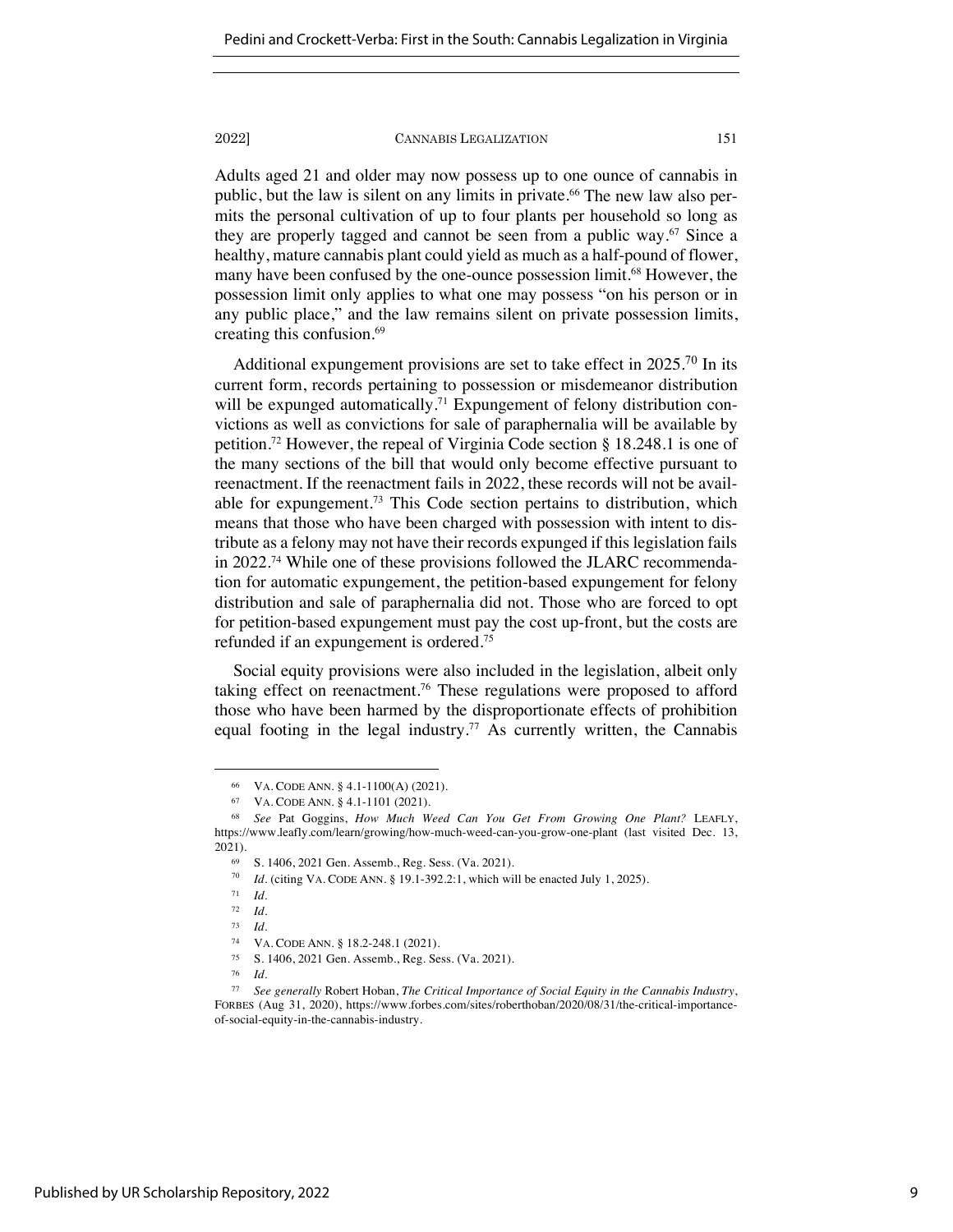Equity Reinvestment Board must promulgate regulations to assess social equity applicants within certain guidelines.78 These would apply to any person who has at least 66% ownership and has lived in Virginia for at least twelve months and meets one of the following criteria: (1) has been convicted of misdemeanor possession, distribution, or sale of paraphernalia (or is the parent, child, sibling, or spouse of a convicted person); (2) lived for three of the last five years in an area that has been disproportionately policed for marijuana crimes; (3) lived for three of the last five years in an economically distressed area; or (4) graduated from a historically black college or university in Virginia.79 The Cannabis Control Authority Board will determine areas of over policing and economic distress by using census tract data once the Board is ready to do so. $80$  While these provisions are incredibly important to ensure that those who have been the most affected by the racist enforcement of marijuana laws, not everyone agrees. Delegate Glenn Davis (R-84) has described social equity as "give-a-criminal-a-company program," and Senator Bill DeSteph (R-8) argued that these provisions were tantamount to discrimination and "diminishing the rights" of others.<sup>81</sup>

In addition to receiving an early-round of license awards, proposed social equity criteria establish that 30% of tax revenue from cannabis sales will go into the Cannabis Equity Reinvestment Fund.<sup>82</sup> This fund would provide loans to qualifying applicants to start cannabis businesses, a vital funding source as banks will typically not provide loans to cannabis businesses due to federal illegality.<sup>83</sup> This leaves businesses to find a private lender or venture capital investor, and these investors are less likely to invest in those with prior convictions or entrepreneurs of color.<sup>84</sup> The fund would provide those with prior convictions or those in "economically distressed" areas defined by the Board using Census data access to start-up capital.<sup>85</sup> In addition to

<sup>78</sup> VA. CODE ANN. § 4.1-606(b)(13) (2021).

<sup>79</sup> *Id.*

<sup>&</sup>lt;sup>80</sup> VA. CODE ANN. § 4.1-606(b)(13)(iii)-(iv) (2021).

<sup>81</sup> *See* Ned Oliver, *Virginia GOP Lawmakers Open to Allowing Marijuana Sales After Taking Control of House*, MARIJUANA MOMENT (Nov. 11, 2021), https://www.marijuanamoment.net/virginia-goplawmakers-open-to-allowing-marijuana-sales-after-taking-control-of-house/*; see also* Ned Oliver, *Virginia Lawmakers Vote to Legalize Marijuana, But House and Senate Still Have to Agree on Details*, VA. MERCURY (Feb. 5, 2021), https://www.virginiamercury.com/2021/02/05/virginia-lawmakers-vote-to-legalize-marijuana-but-house-and-senate-still-have-to-agree-on-details/.

<sup>82</sup> *See Virginia Lawmakers Vote to Legalize Marijuana, But House and Senate Still Have to Agree on Details*, *supra* note 81.

<sup>83</sup> *How to Get Financing for a Marijuana Business,* FINDLAW (Mar. 31, 2020), https://www.findlaw.com/cannabis-law/starting-a-cannabis-business/how-to-get-financing-for-a-marijuana-business.html.

<sup>84</sup> Alana Yzola, *The Legal Cannabis Industry is Exploding, But Overwhelmingly Run by White Owners,* INSIDER (Apr. 17, 2020), https://www.insider.com/how-big-weed-became-rich-white-business-2019-  $12.$ <sub>85</sub>

<sup>85</sup> *See generally* VA. CODE ANN. § 2.2-2499.8 (2021) (noting that the fund awards grants to support workforce development to those "disproportionately target by drug enforcement").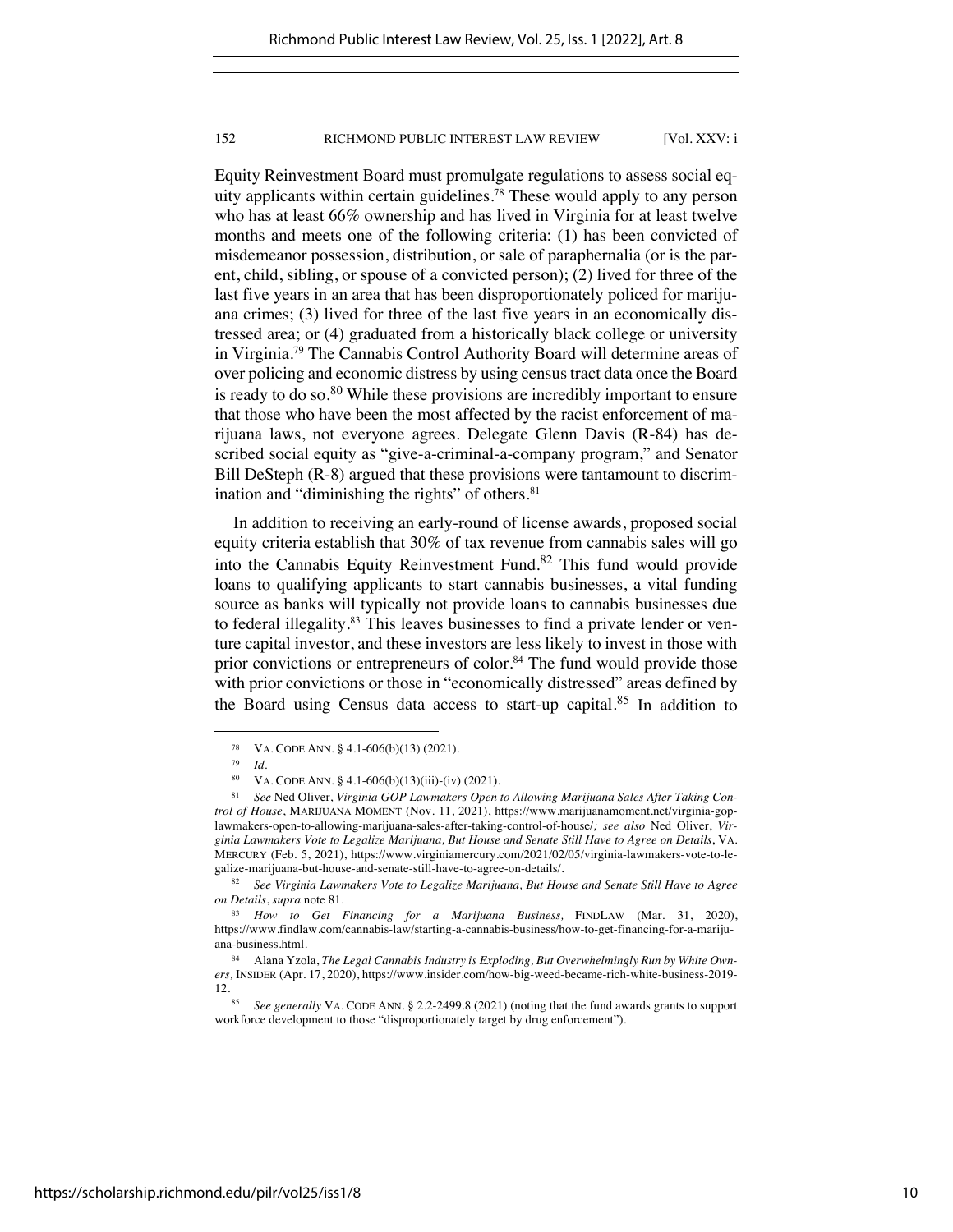cannabis businesses, there is funding set aside for vocational training, as not every person with a conviction for possession or distribution of marijuana wants to participate in the cannabis industry.<sup>86</sup> An important point of emphasis is that many people do not want to enter an industry that has caused so much pain in their lives. In their current life, they may rather work as a teacher, or in the tech industry, or as an attorney. We can't know everyone's history, but we can help those who have been affected by these terrible laws recover and tell a new story.

# *B. 2021 Session*

The 2021 General Assembly session was unique in many ways. The effects of COVID-19 ("COVID") led to the House of Delegates conducting a virtual session, while the Senate met at the Science Museum of Virginia, and the odd-year short session had to be forcibly extended by a special session convened by Governor Northam.<sup>87</sup> With considerable preparation, the road to legalization in the 2021 General Assembly session was measured, timed, and by no means happenstance. First, a study was undertaken by JLARC in 2020 to explore how Virginia could best go about legalizing marijuana and the different models available from which to pull the best policies and practices.<sup>88</sup> Then, two legislative workgroups were convened to study both medical and adult-use cannabis policies, including the expansion of the medical program and undoing the harms of prohibition.89

The JLARC study concluded that if the General Assembly ultimately chose to legalize adult-use cannabis, it would take at least two years for Virginia to create a regulated marketplace.<sup>90</sup> This conclusion was made after looking at states like Illinois, which moved "exceptionally fast."<sup>91</sup> Moving fast allowed states like Nevada and Illinois to use revenue from retail sales to fund the regulatory structure.<sup>92</sup> However, this benefit appeared outweighed by challenge, and JLARC concluded that since Virginia had the benefit of time – time should be taken. $93$ 

<sup>86</sup> *See generally id.* (noting that the fund provides vocational resources for "historically marginalized persons").

<sup>87</sup> Gregory S. Schneider, *Virginia House of Delegates to Meet Online in 2021 as Coronavirus Cases Rise,* WASH. POST (Nov. 16, 2020), https://www.washingtonpost.com/local/virginia-politics/virginiahouse-session-online-coronavirus/2020/11/16/aaa69ea8-2816-11eb-9b14-ad872157ebc9\_story.html.

<sup>88</sup> J. LEGIS. AUDIT & REVIEW COMM'N, *supra* note 51 at 167.

<sup>89</sup> S. 2, 2020 Gen. Assemb., Reg. Sess (Va. 2020).

<sup>90</sup> J. LEGIS. AUDIT & REVIEW COMM'N, *supra* note 51 at 152–53.

<sup>91</sup> *Id.* at 152–53.

<sup>92</sup> *See Cannabis Tax Revenue in States That Regulate Cannabis for Adult Use*, MPP (last updated Jan. 5, 2022), https://www.mpp.org/issues/legalization/cannabis-tax-revenue-states-regulate-cannabisadult-use/.

<sup>93</sup> J. LEGIS. AUDIT & REVIEW COMM'N, *supra* note 51 at 153.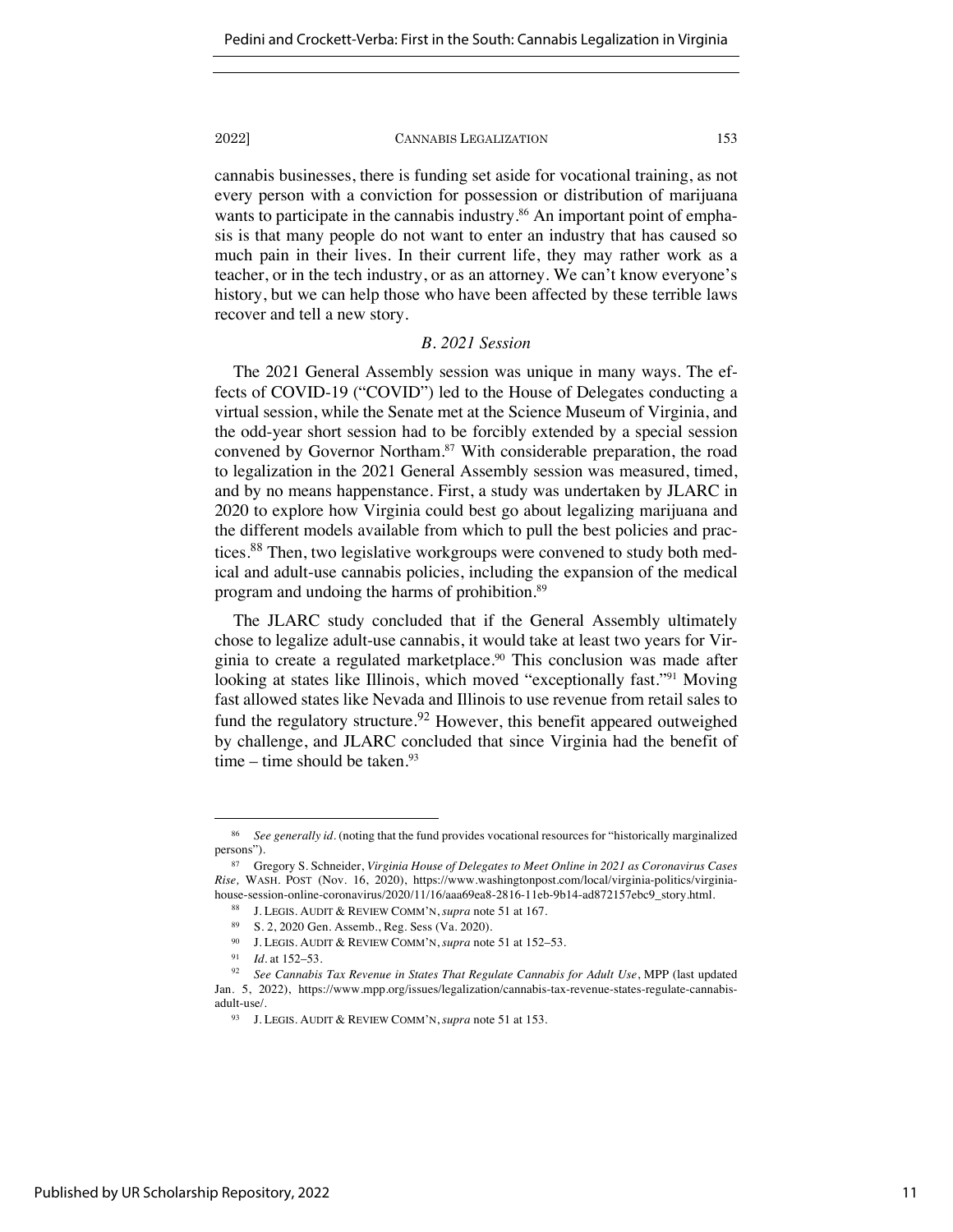Additionally, the legislative workgroup convened as a result of the decriminalization legislation concluded that a regulated retail market was necessary for public and consumer safety, should the legislature choose to enact legalization.94 Ultimately, it was decided that it would take at least two years to establish a commercial marketplace in the Commonwealth, which would allow for legal sales to begin in 2023.<sup>95</sup> However, it was suggested that if a new agency was created, a two-and-a-half-year timeline would be more appropriate.<sup>96</sup> The legislature concluded that the creation of the Virginia Cannabis Control Authority was a better fit for the regulation of cannabis than the Alcoholic Beverage Control, and the date for legal sales was amended to January 1, 2024.97

# *C. COVID Impacts*

The 2021 General Assembly session was virtual not only for the House of Delegates but for activists and lobbyists as well.<sup>98</sup> With the closure of the Capitol and Pocahontas Buildings (where the General Assembly offices are temporarily located during renovations of the General Assembly building), those who wanted to influence public policy had to pivot and figure out new strategies on the fly.<sup>99</sup> For groups that use the internet to mobilize grassroots followers to engage with their legislators like NORML, the closure had minimal effect on their lobbying efforts. Over 7,100 Virginians used NORML's email system to send messages to their legislators about expediting the date of legal possession from January 1, 2024, to July 1, 2021.<sup>100</sup>

When there are last-minute changes to bills or vote counts while session is being held in person, it is far easier to whip votes and reach compromises face-to-face. When changes are happening, and the Delegates are all at their houses and the Senators are at the Science Museum, the conversations are all the more difficult. Powerful constituent contact platforms, like ActionNetwork, became essential, and fortunately for Virginians were available to make their voices heard.<sup>101</sup>

<sup>94</sup> *Id.* at 157.

 $\frac{95}{96}$  *Id.* at 152–53.

*Id.* at 153.

<sup>97</sup> *Id.* at 152–53; VA. CODE ANN. § 4.1-601 (2021).

Amy Friedenberger, *Short Session, Long To-Do List: Virginia General Assembly Kicks Off Wednesday*, ROANOKE TIMES (Jan 9, 2021), https://roanoke.com/news/short-session-long-to-do-list-virginia-general-assembly-kicks-off-wednesday/article\_3a8b7c28-5201-11eb-8467-0bfff682a8e5.html.

<sup>99</sup> Schneider, *supra* note 87.

<sup>100</sup> Pedini, *supra* note 65.

<sup>&</sup>lt;sup>101</sup> ActionNetwork allows activist groups to set up pre-made emails for members to send to their representatives *en masse. Toolset*, ACTIONNETWORK, https://actionnetwork.org/toolset (last visited Feb. 25, 2022).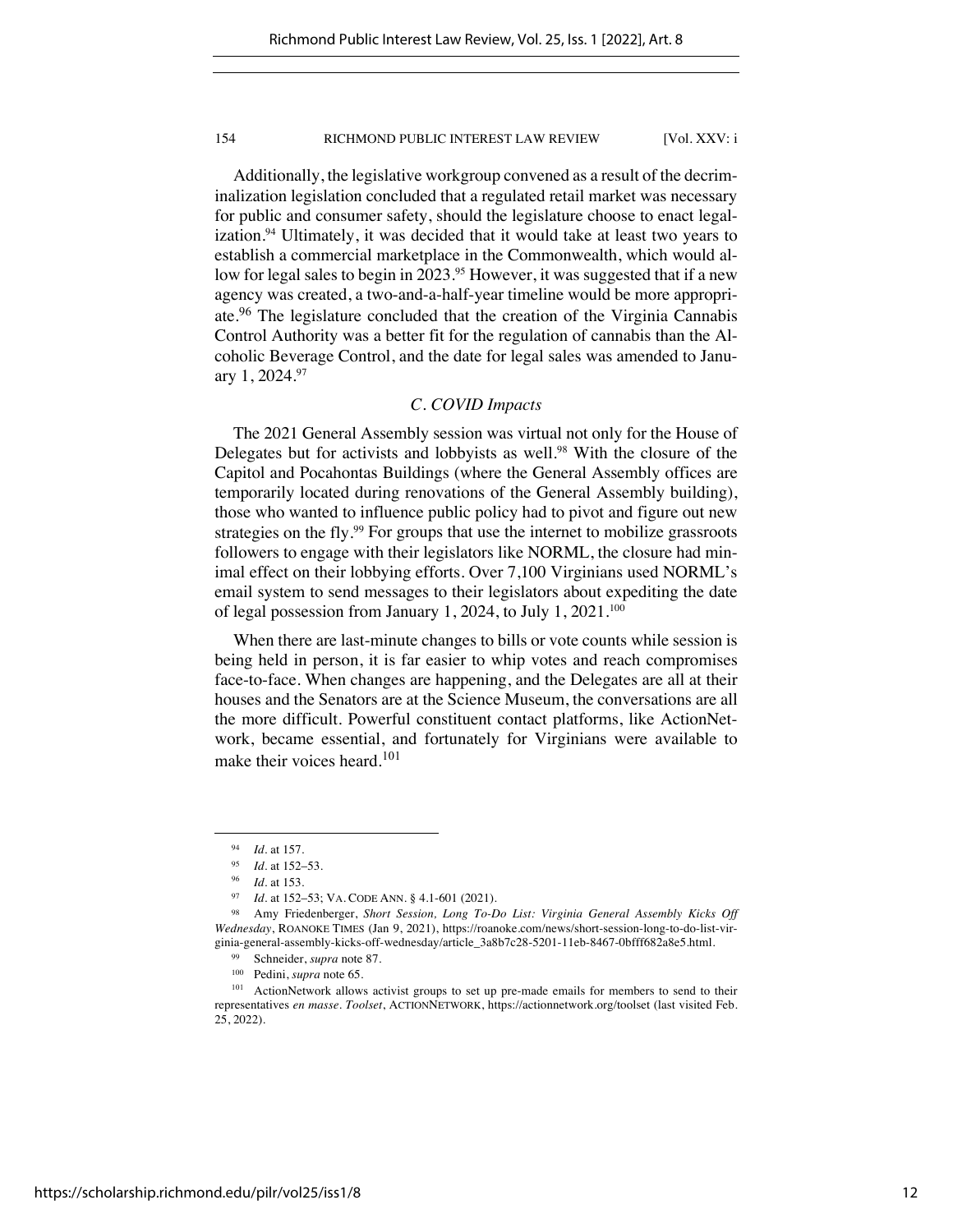# *D. Disagreements About the Bill*

It is important to note that while a majority of Virginians support marijuana legalization, not all advocates for legalization agreed with the legislation put forth.102 Many believed that it did not go far enough in setting aside revenue to support social equity provisions and rightly acknowledged that it did not include resentencing for those currently incarcerated for marijuana possession.<sup>103</sup> Groups like NORML also advocated against the inclusion of the reenactment clauses, which now require many provisions of the bill to be debated and voted on again in the 2022 General Assembly.104 Additionally, activists opposed a measure to allow localities to prohibit legalization altogether.105 This measure would have allowed localities to opt-out of legalizing marijuana by holding a voter referendum, which could have created a confusing and dangerous landscape for Virginians.<sup>106</sup> This legislation was thankfully left in the House Courts of Justice Committee, and possession of up to one ounce of marijuana is legal in all localities. $107$ 

# *i. Economic Disagreements*

The taxes from the sale of cannabis are set to be allocated to pre-kindergarten programs, the Cannabis Equity Reinvestment Fund, the Department of Behavioral Health and Developmental Services (for distribution to substance abuse treatment facilities and programs), and to public health programs such as public service announcements against drugged driving.108 Currently, 40% of the tax revenue will fund underserved and at-risk prekindergarten programs, while 30% will fund the Cannabis Equity Reinvestment Fund.<sup>109</sup> This fund will allow prospective licensees who meet predetermined criteria, such as having a cannabis-related conviction, to have an opportunity to receive grant money for vocational training or business opportunities.110 Many believe that more funding is needed to truly give

<sup>102</sup> Kyle Jaeger, *Virginia Voters Support Legalizing Marijuana in New Poll as Lawmakers Rapidly Advance Bills*, MARIJUANA MOMENT (Feb. 2, 2021), https://www.marijuanamoment.net/virginia-voterssupport-legalizing-marijuana-in-new-poll-as-lawmakers-rapidly-advance-bills/.

<sup>103</sup> Whitney Evans & Ben Paviour, *Virginia's House and Senate Try to Reach Compromise Over Marijuana Legalization*, NPR (Feb. 25, 2021) https://www.npr.org/2021/02/25/971525853/virginiashouse-and-senate-try-to-reach-compromise-over-marijuana-legalization; Ned Oliver, *Virginia Legalized It, but People in Prison on Marijuana Charges Will Stay There Under New Law*, VA. MERCURY (Apr. 23, 2021), https://www.virginiamercury.com/2021/04/23/virginia-legalized-it-but-people-in-prison-on-marijuana-charges-will-stay-there-under-new-law/.

<sup>104</sup> Monique Calello, *Virginia Marijuana Legalization: What to Know and What's Next,* NEWSLEADER (Dec. 8, 2021) https://www.newsleader.com/story/news/2021/12/08/marijuana-legalization-virginia-2022-general-assembly-plans-weed-cannabis-recreation/8826559002/**.**

<sup>105</sup> H.R. 2315, Gen. Assemb., Reg. Sess. (Va. 2021).

 $\frac{106}{107}$  *Id.* 

*Id.*; VA. CODE ANN. § 4.1-1100 (2021).

<sup>108</sup> VA. CODE ANN. § 4.1-614 (2021).

<sup>109</sup> *Id.*

<sup>110</sup> VA. CODE ANN. § 2.2-2499.8 (2021).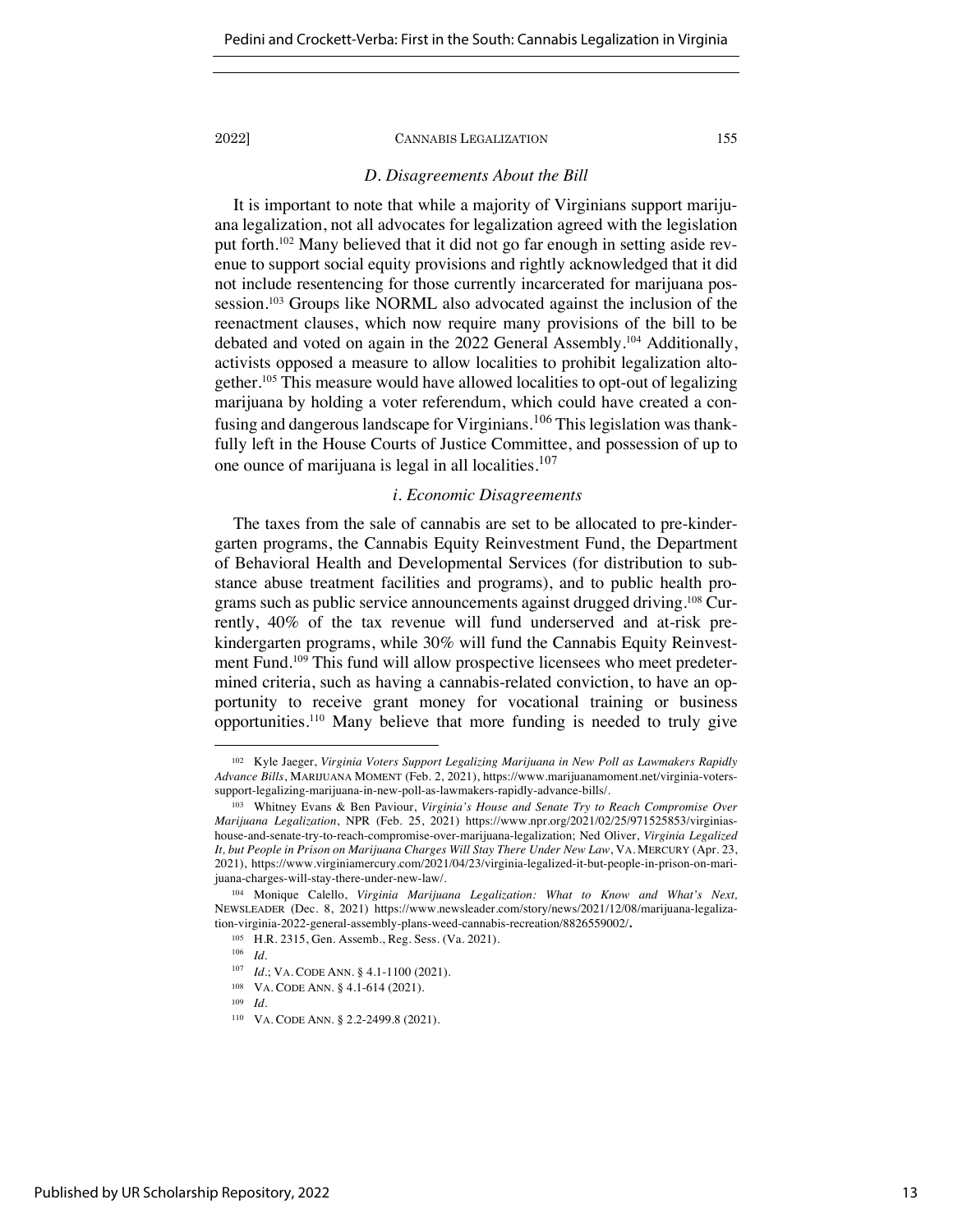qualifying applicants a fair and equitable opportunity to participate in the new industry.

Traditional banks often will not work with cannabis businesses due to the federal illegality of cannabis. Although some state-chartered banks and investment banks will, most businesses are initially funded with venture capital.111 Historically, Black-owned businesses have not had the same access to capital as do white-owned businesses, an important consideration when building a social equity program.112 When Virginia's program was created, Illinois presented the strongest model, with a 25% investment in a similar community fund.<sup>113</sup> During the passage of Virginia's law, New York included an equity program in its legalization legislation, with 40% going toward its reinvestment fund.<sup>114</sup> Amid comments from detractors about giving criminals business licenses, a 30% investment in social equity that is not attached to a reenactment clause may not be the commitment to equity that people hoped for, but it was a serviceable start to a community fund that will hopefully change the lives of many Virginians.<sup>115</sup>

# *ii. Disagreements on Resentencing*

The absence of any provisions for resentencing those who are incarcerated for marijuana-related offenses also caused disagreement. Legislators attempted to reach a compromise on the issue, but failed to do so before the end of the legislative session.<sup>116</sup> Activists were disheartened to see that possessing and growing marijuana would be legal on January 1, 2021, but people convicted of possessing and growing marijuana before that date would remain incarcerated.117 Advocates noted the irony and injustice of having a

<sup>111</sup> Bob Lewis, *Done Right, Legal Pot Could Bring Social Equity and Opportunity to Virginia*, VA. MERCURY (Apr. 5, 2021), https://www.virginiamercury.com/2021/04/05/done-right-legal-pot-couldbring-social-equity-and-opportunity-to-virginia.

<sup>112</sup> *Id.*

<sup>113</sup> Robert McCoppin, *Illinois Awards \$31 Million in Grants Funded by Pot Taxes for Violence Prevention, Reentry and Development in Areas Hurt by the War on Drugs*, CHICAGO TRIBUNE (Jan. 22, 2021), https://www.chicagotribune.com/marijuana/illinois/ct-illinois-marijuana-grants-awarded-20210122 am2meyrwlbdkhc62on3f5dnfjq-story.html.

<sup>114</sup> Aleece Burgio, *New York Cannabis Law Prioritizes Social, Economic Equity*, BLOOMBERG L. (Apr. 29, 2021), https://news.bloomberglaw.com/cannabis/new-york-cannabis-law-prioritizes-social-economic-equity; Lavoie, *supra* note 63.

<sup>115</sup> *See* Monique Calello, *Virginia Marijuana Legalization: What Worked, What Hasn't Worked, and What's Ahead in 2022*, NEWS LEADER (Dec. 9, 2021), https://www.newsleader.com/story/news/2021/12/08/marijuana-legalization-virginia-2022-general-assembly-plans-weedcannabis-recreation/8826559002/.

<sup>116</sup> Julia Travers, Virginians Jailed for Weed Will Stay Locked Up Even After Legalization, OUTLAW REPORT (May 3, 2021), https://outlawreport.com/virginia-legalization-incarcerated.

<sup>117</sup> Ned Oliver, *Resentencing for Virginia Marijuana Prisoners Should be Next Step, Governor Says*, MARIJUANA MOMENT (Apr. 26, 2021), https://www.marijuanamoment.net/resentencing-for-virginia-marijuana-prisoners-should-be-next-step-governor-says.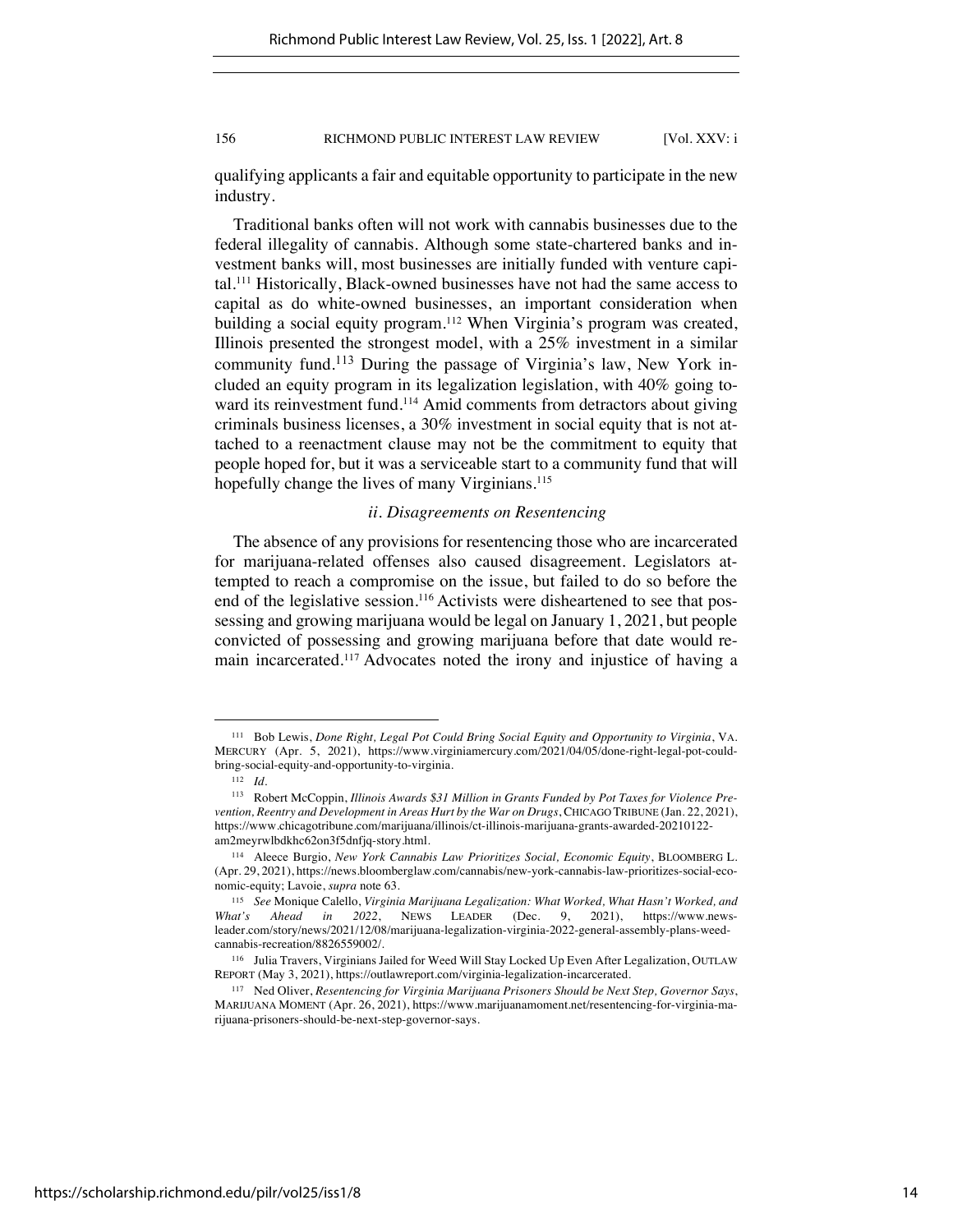cannabis dispensary in the same communities where incarcerated individuals have lost their lives and freedom for the very same activity.<sup>118</sup>

It is well-known that enforcement of marijuana prohibition was racially disproportionate.<sup>119</sup> While arrest rates were generally decreasing after decriminalization took effect, over 1,000 people were still charged with distribution of more than a half-ounce but less than five pounds, while over 4,500 adults were charged with simple possession.<sup>120</sup> Of those distribution charges, 67.5% of these people were sentenced to time in jail or prison for something that is now legal.<sup>121</sup> As for the simple possession charges,  $52\%$  of the charges were Black people, despite only making up 20% of Virginia's population.<sup>122</sup> When the goal of legalization is to undo the harms of prohibition and right the wrongs of the past, resentencing those who have experienced disproportionate incarceration and policing should be at the forefront of the list of priorities.

# *E. Expediting Legalization of Possession*

The Northam Administration initially proposed January 1, 2023, as the date for legalization, and the legislature moved that date back by one year to January 1, 2024.<sup>123</sup> Advocates were hard-pressed to agree to a date so far into the future while Virginians continued to be convicted and incarcerated for something that lawmakers decided would be legal – just in the future. The Legislature was hesitant to move back the date of legal possession out of fear that it would confuse the public if people could possess, but not buy, marijuana.124 Virginia would not be the first state to legalize possession before starting up a retail market, and instead, it would have been the odd one out if it had tied the two together.<sup>125</sup>

The public made it very clear that they would not be confused by legal possession without legal sales and let the legislature and the Administration know as much by contacting their representatives.<sup>126</sup> From NORML alone,

<sup>118</sup> Hannah Schuster & Jonah Grinkewitz, *Marijuana is Legal in Virginia, But Criminal Justice Advocates Say There's More Work to Do*, WHRO (Jul. 1, 2021), https://whro.org/news/local-news/21176 marijuana-is-legal-in-virginia-but-criminal-justice-advocates-say-there-s-more-work-to-do.

<sup>119</sup> J. LEGIS. AUDIT & REVIEW COMM'N, *supra* note 51 at 11.

<sup>120</sup> Schuster & Grinkewitz, *supra* note 118; Travers, *supra* note 116.

<sup>121</sup> Travers, *supra* note 116.

<sup>122</sup> Schuster & Grinkewitz, *supra* note 118.

<sup>123</sup> Ned Oliver, *Marijuana Legalization Advances in Virginia, But Lawmakers Push Start Date to 2024*, VA. MERCURY (Feb. 3, 2021), https://www.virginiamercury.com/2021/02/03/marijuana-legalization-advances-in-virginia-but-lawmakers-push-start-date-to-2024/.

<sup>124</sup> Lavoie, *supra* note 63.

<sup>125</sup> *Id.*

<sup>&</sup>lt;sup>126</sup> Jenn Michelle Pedini, Virginia: Governor Approves Expedited July 1 Enactment Date for Adult-*Use Marijuana Legalization*, NORML (Mar. 31, 2021), https://norml.org/blog/2021/03/30/virginia-governor.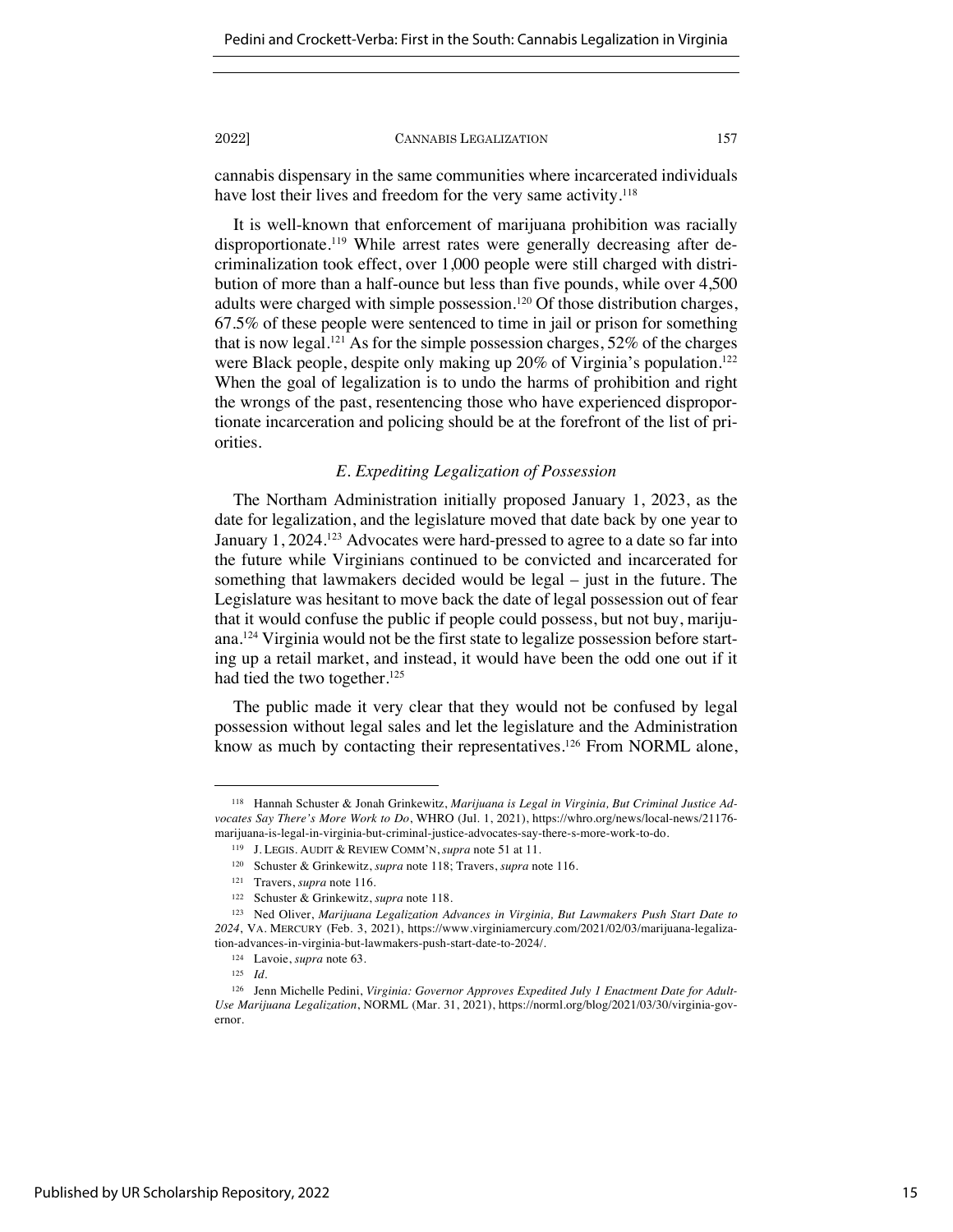over 7,100 emails were sent to call for the expediting of legal possession and the end to prohibition in Virginia.<sup>127</sup> This does not account for emails sent through other organizations and those sent by unaffiliated citizens who simply wanted to let their representatives know that needlessly continuing the harms of prohibition for another three years was unacceptable. While the bill made it to the Governor's desk with a January 1, 2024, legalization date, including possession and personal cultivation, the Governor sent the bill back with several amendments, including moving the date for personal possession and cultivation to July 1, 2021.128

### III. IMPLICATIONS OF LEGALIZATION

While possession of cannabis is now allowed in Virginia and legal sales are on the horizon, that does not mean that everyone will be rushing to participate in the new legal market. Marijuana is still illegal at the federal level, and possession and use still have consequences for those who rely on federal funding for employment or housing. Those Virginians who are employed by the federal government, hold a commercial driver's license ("CDL"), or live in public housing will likely think twice before reaching for a joint.<sup>129</sup> There are also no employment or parental protections for those who choose to consume legal cannabis.<sup>130</sup> Today, if an adult Virginian consumes cannabis in their free time, they still risk losing their job, housing, and custody of their children.131

# *A. Federal Illegality*

Virginia has a large population of people employed by the federal government; 4.6% of the workforce was employed by a federal agency in 2019.<sup>132</sup> Those who work for the federal government must abide by the Drug-Free Workplace Act of 1988, which requires employees to refrain from the use of controlled substances.133 The Office of Personnel Management released a

<sup>127</sup> *Id.*

<sup>128</sup> *Id.*

<sup>129</sup> Federal Drug Free Workplace Act of 1988, 41 U.S.C. § 8102-3 (2019) (setting forth requirements for controlled substances for federal contractors and grantees); 49 C.F.R. § 40.151(e) (2020) (stating that state-legal medical marijuana is not a valid explanation for a CDL holder's positive drug test); 49 C.F.R. § 391.15(c)(2)(ii)-(iii) (2020) (stating that possession, transport, or use can disqualify a CDL holder); Gaspard Le Dem, *Virginia Legalized Cannabis. For Public Housing Residents, It's Still Banned*, OUTLAW REPORT (Jul. 13, 2021); https://outlawreport.com/virginia-public-housing-cannabis (highlighting the uncertainty in how the federal law conflicts with state legalization).

<sup>&</sup>lt;sup>130</sup> H.B. 1862 only protects those with a valid recommendation per the medical program in Virginia and only after they are employed. Gen. Assemb., Spec. Sess. (Va. 2021).

<sup>131</sup> Le Dem, *supra* note 129.

<sup>132</sup> Mike Maciag, *Federal Employees by State*, GOVERNING, https://www.governing.com/archive/federal-employees-workforce-numbers-by-state.html (Jan. 25, 2019).

<sup>133 41</sup> U.S.C. §§ 8102-8103 (2019).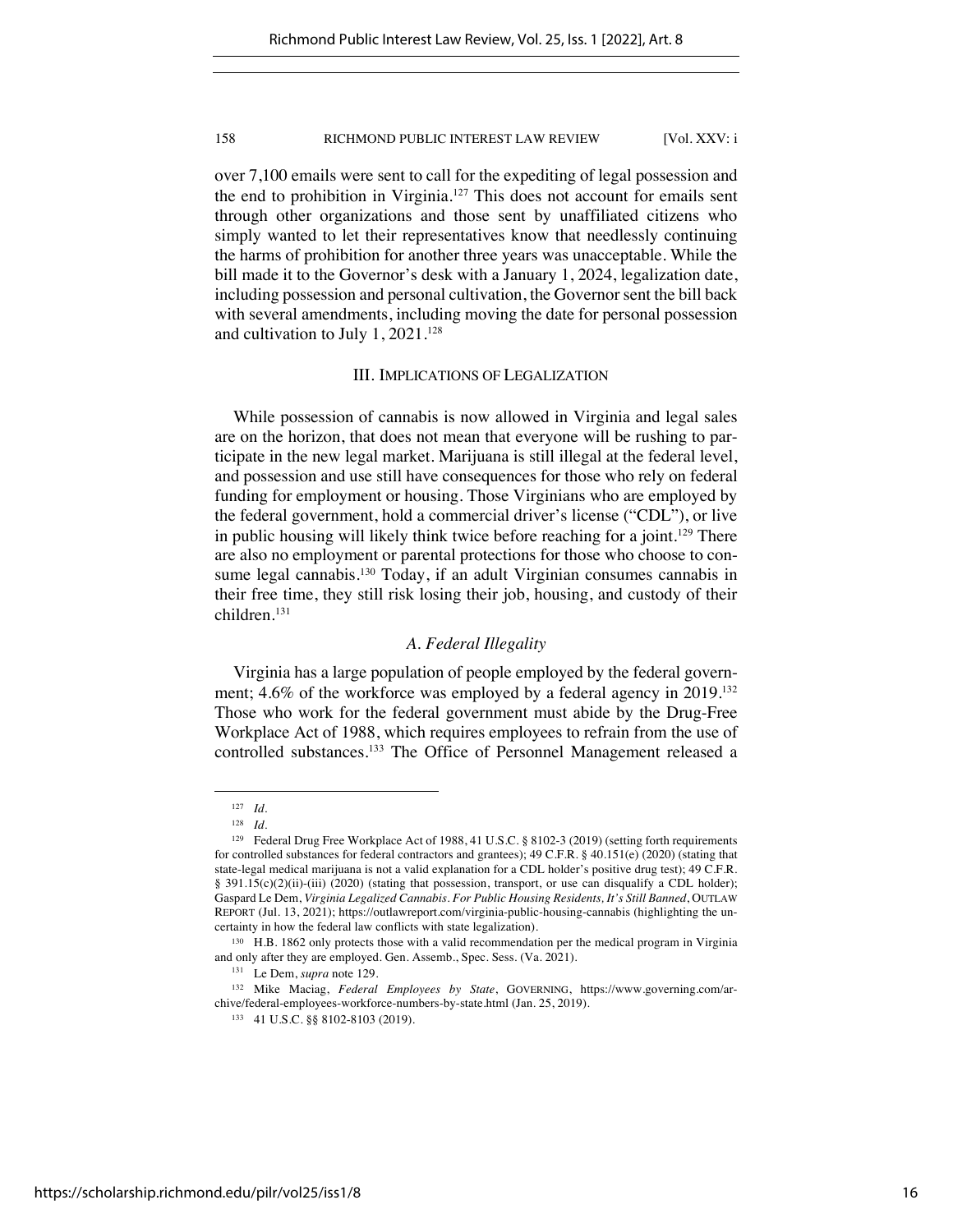memo in February 2021 stating that prior marijuana use would no longer disqualify federal employees as long as there was evidence of rehabilitation.<sup>134</sup> The evidence of rehabilitation would be evaluated on a case-by-case basis and could be as simple as a declaration that the prospective employee would no longer consume cannabis.135 However, the language in the memo makes it clear that continuing cannabis use would not be tolerated. The memo requires agencies to assess the frequency and recency of use, as well as the likelihood that marijuana use will happen again, while still reasserting that federal agencies are bound by Drug-Free Workplace requirements.136

The federal government is not the only employer required by law to test employees for marijuana.<sup>137</sup> Non-federal employers, such as Amazon who are regulated by the Department of Transportation ("DOT") must also test CDL holders.<sup>138</sup> Generally, these CDL holders are truck drivers and drivers of other commercial vehicles who are not employed by the federal government but whose CDL is regulated by the federal government.<sup>139</sup> Since the DOT requires these drivers to be tested for drug use and impairment at the time of hiring and again after any accident, marijuana legalization has caused many issues in this line of work.<sup>140</sup> The DOT also explicitly states that state marijuana laws do not impact testing requirements for CDL holders and that compliance with a state-legal medical program will not be considered a valid excuse for testing positive for THC.141 In June 2020, Amazon indicated that it would no longer test employees for marijuana, with the exception of positions that are regulated by the DOT.<sup>142</sup> Despite not being a part of the federal government, Amazon is still bound by these DOT regulations and must drug test these employees.143 Therefore, even when an employer does not necessarily

<sup>134</sup> Memorandum from U.S. Office of Personnel Mgmt. to Heads of Dept's. & Agencies, 1–2 (Feb. 25, 2021).

<sup>135</sup> *Id.* at 3.

<sup>136</sup> *Id.* at 3–4.

<sup>137</sup> *See* 49 C.F.R. § 382.507 (2020).

<sup>138</sup> *What Tests Are Required and When Does Testing Occur?*, FMCSA, https://www.fmcsa.dot.gov/regulations/drug-alcohol-testing/what-tests-are-required-and-when-doestesting-occur (last updated July 22, 2021) (summarizing the regulations requiring pre-employment and post-accident drug testing).

<sup>139</sup> *Commercial Driver's License Program*, FMCSA, https://www.fmcsa.dot.gov/registration/commercial-drivers-license (last updated Sept. 15, 2021) (summarizing regulations defining who must apply for a commercial driver's license).

<sup>140</sup> *See* Lancer Insurance, *Using Marijuana Is Legal in Some States, but Not for CDL Holders*, LANCER INSURANCE (Jan. 23, 2020), https://www.lancerinsurance.com/safety/marijuana-not-for-cdl.

<sup>141</sup> 49 C.F.R § 40.151(e).

<sup>142</sup> Bill Chappell, *Amazon Will Stop Testing Job Seekers for Marijuana and Now Backs Legalizing Weed*, NPR, https://www.npr.org/2021/06/02/1002409858/amazon-wont-test-jobseekers-for-marijuana (last updated June 2, 2021).

<sup>143</sup> *See* 49 C.F.R. § 382.507 (2020).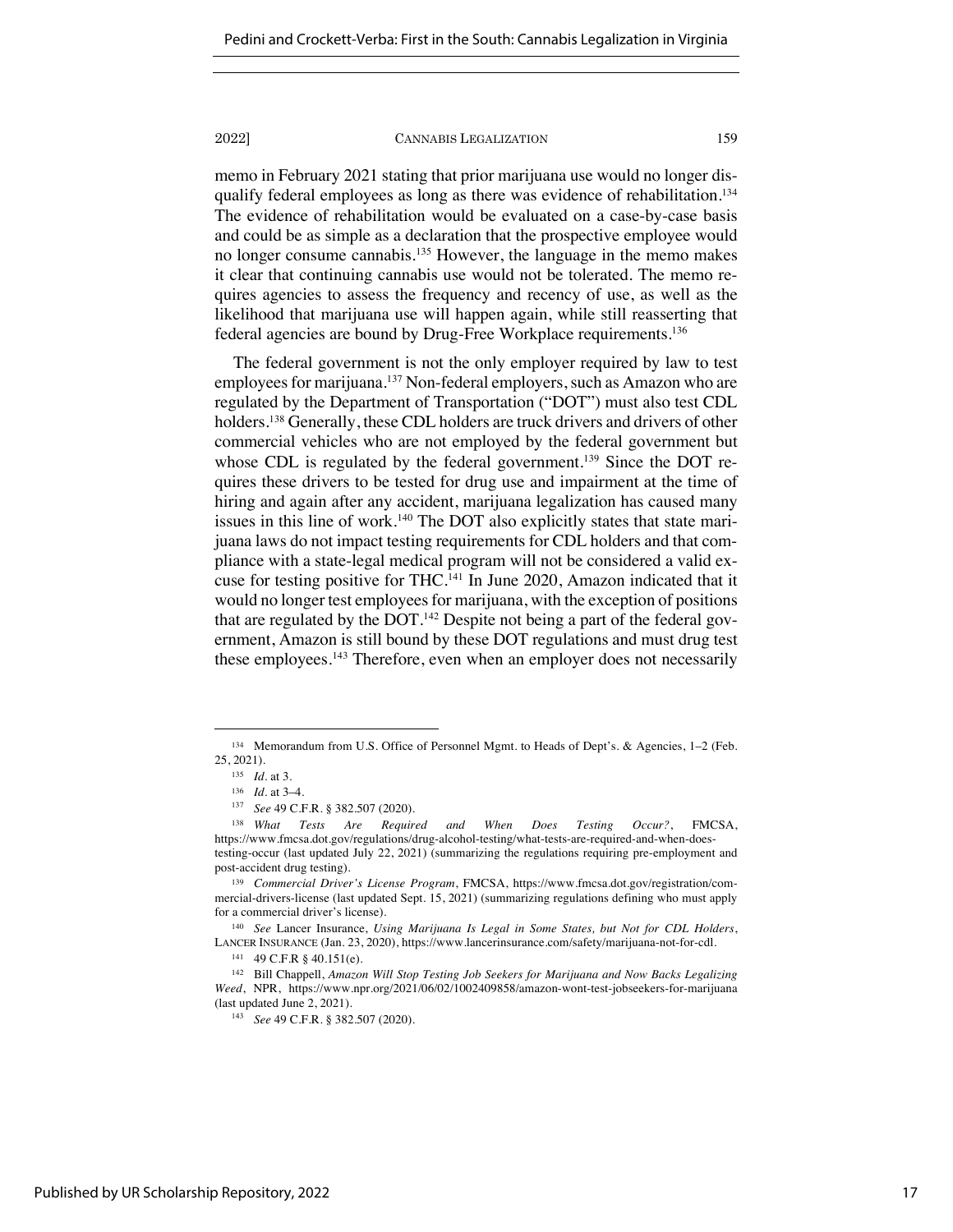want to drug test employees, the DOT can require testing of those individuals subject to their regulations.

The federal Housing and Urban Development ("HUD") agency has said that local governments have discretion over evictions for drug-related offenses.144 The local government agencies say that they do not have such discretion over evictions, and they must evict marijuana users.<sup>145</sup> However, in late 2021, Representative Eleanor Norton of D.C. asked HUD to stop denying cannabis users housing. The agency denied the request stating that it was required to do so by federal law.<sup>146</sup> This back-and-forth between HUD and local housing authorities does nothing to clarify the law or provide housing for low-income residents. It only serves to further stigmatize and alienate those seeking housing while discriminating against an activity that is now legal for others in the Commonwealth.

# *B. Arrest Rates*

Not all of the implications of legalization are negative; in fact, some are incredibly positive. The JLARC study undertaken in 2020 predicted that legalization would decrease arrests in Virginia by over 80%, with the creation of a commercial market putting illegal distributors out of business.147 In reality, the arrest rate has decreased by 90% since the law took effect in July 2021.148 Between July 2018 and July 2020, over 1,000 people were charged with distribution of more than half an ounce but less than five pounds.<sup>149</sup> After decriminalization took effect in 2020, arrest rates dropped by  $48\%$ .<sup>150</sup> This was lower than what JLARC expected but exactly what policy experts at NORML anticipated based on historical data.151

#### **CONCLUSION**

While marijuana laws in Virginia have steadily changed over the last several years, there is still much more work to be done. Because many of the new provisions intended to redress the harms of prohibition are not set to take effect for several years (if at all), the new law is lacking in key areas. Nevertheless, legalization and a regulated adult-use marketplace will bring immense benefits to the Commonwealth and its people. As the data have

<sup>144</sup> Le Dem, *supra* note 129.

<sup>145</sup> *Id.*

<sup>146</sup> Jaeger, *supra* note 102.

<sup>147</sup> J. LEGIS. AUDIT & REVIEW COMM'N, *supra* note 51 at 14.

<sup>148</sup> Kennett, *supra* note 19.

<sup>149</sup> Ned Oliver, *Marijuana Will Be Legal in Virginia on July 1. Here's What Is and Isn't Permitted Under the New Law*, VA. MERCURY (Apr. 7, 2021), https://www.virginiamercury.com/2021/04/07/marijuana-will-be-legal-in-virginia-on-july-1-heres-what-is-and-isnt-permitted-under-the-new-law/.

<sup>150</sup> Kennett, *supra* note 19.

<sup>151</sup> J. LEGIS. AUDIT & REVIEW COMM'N, *supra* note 51 at 14; Kennett, *supra* note 19. As of writing in early January 2022, arrest data for the full year following adult-use legalization is not yet available.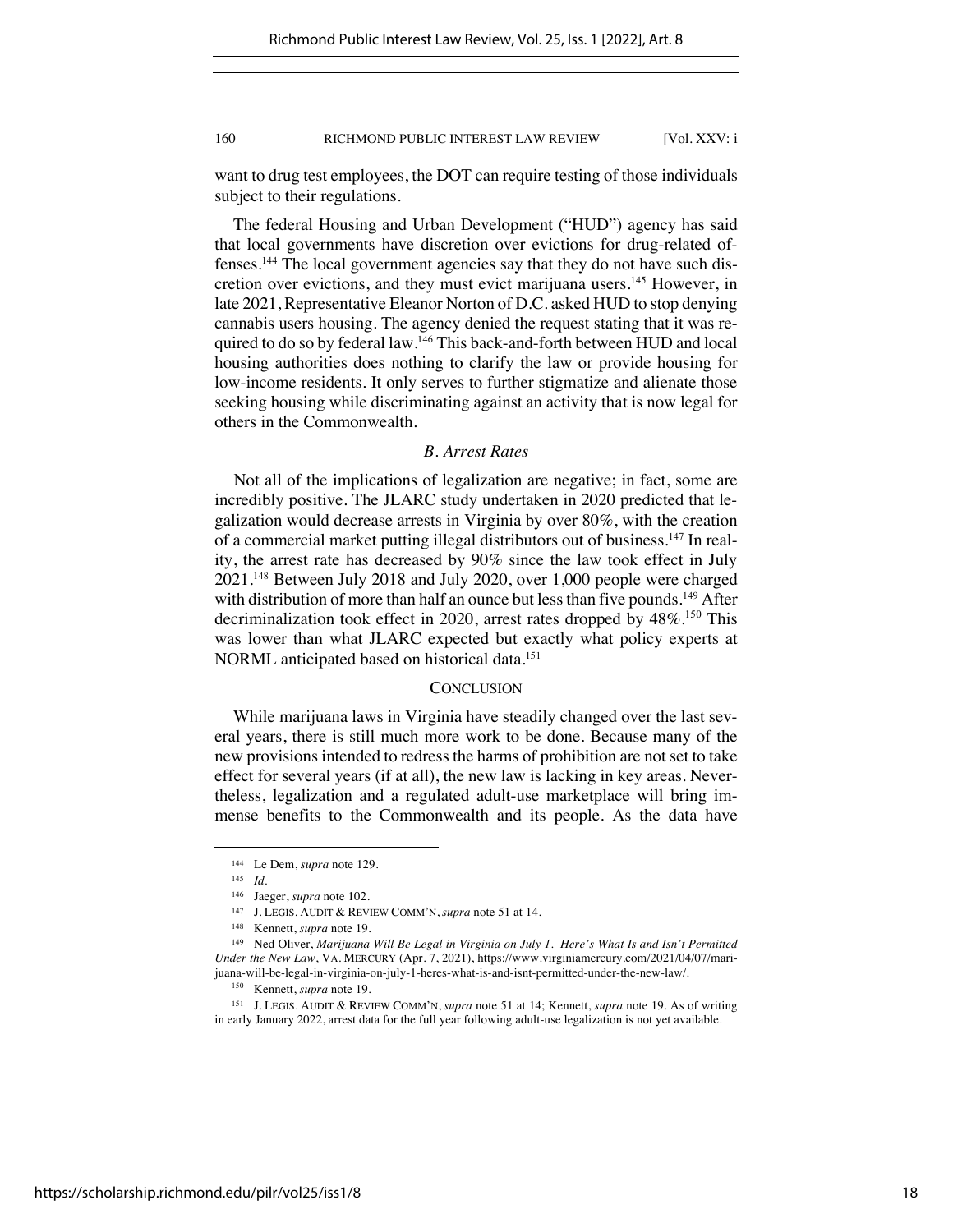demonstrated, the legalization of personal possession and cultivation have already significantly reduced marijuana-related arrests. So, while Virginians with prior convictions may not be seeing the full benefits of decriminalization just yet, we are at least ensuring that far fewer will suffer under unjust cannabis laws.

The 2021 General Assembly session may have presented new and unusual challenges for legislators, policy experts, and advocates, but it also showed that Virginia is ready for a real change. After years of careful consideration, workgroups, legislative studies, and baby steps forward, Virginia was ready to take a step towards adult-use legalization. Many legislators argued that Virginia was not ready for such a change and that we were sending a terrible message to children.<sup>152</sup> Other legislators argued that we had waited too long and that Virginia was long overdue for this change, with Senator Janet Howell (D-32) stating that she wanted to expedite the date of legal possession because "if we have to wait another three years, I'll be in my 80s before I can do legally what I was doing illegally in my 20s."153 Regardless of their reasons, on April 7, 2021, 20 state senators voted yes, and 20 voted no on the Governor's amendments to Senate Bill 1406, with Lieutenant Governor Justin Fairfax breaking the tie.154 Later the same day, fifty-three delegates voted yes, and forty-four voted no on the same amendments (two abstained), officially legalizing possession of marijuana in Virginia on July 1, 2021.155 For a legislature used to baby steps, this was quite the move.

It may not have been the move advocates wanted nor the move that citizens expected. However, for those who had been watching the entire process unfold, it was far from unexpected. A measured, careful approach to adopting policies that reflect Virginia's values while attempting to avoid the pitfalls that other states have fallen into is what policy experts predicted from the start. No state has had legal possession, and legal sales begin at the same time. So it is no surprise that Virginia chose to legalize possession before a regulated market was established.156 The inclusion of a social equity plan that invests tax revenue into a grant fund for licensing as well as vocational training will help to undo the harms of prohibition and the inequities in our

<sup>152</sup> Calello, *supra* note 115.

<sup>153</sup> Oliver, *supra* note 149.

<sup>154</sup> Legislative Information System, *Senate Concurred in Governor's Recommendation (20-Y 20-N),*  LEGIS. INFO. SYS. (Apr. 7, 2021), https://lis.virginia.gov/cgi-bin/legp604.exe?212+vot+SV0605SB1406 +SB1406.

<sup>155</sup> Legislative Information System, *House: Vote: Agree To (53-Y 44-N 2-A),* LEGIS. INFO. SYS. (Apr. 7, 2021), https://lis.virginia.gov/cgi-bin/legp604.exe?212+vot+HV2098+SB1406.

<sup>156</sup> *See* Lavoie, *supra* note 63 (explaining why legalized possession of marijuana occurred before legalized sale of marijuana in Virginia).